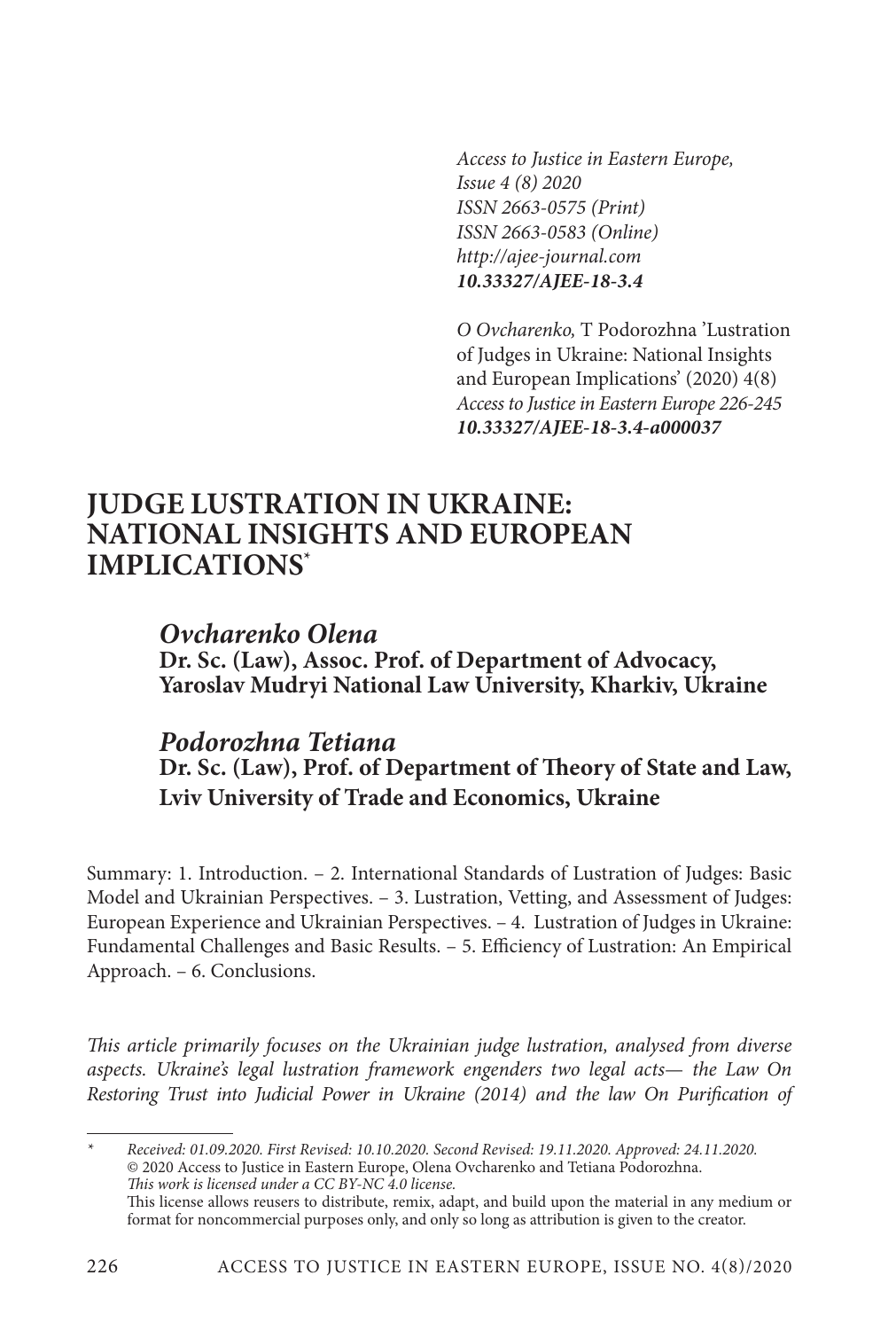*Government (2014). Social feedback on adopting these Laws, their key objectives, provided instruments and efficiency issues are discussed. This research particularly scrutinises the fundamental European lustration standards, referencing a few European countries' experiences: Albania, Bosnia and Herzegovina, Poland. Deep insight into national lustration procedures is given, considering the European Court of Human Rights' relevant rulings and the Ukrainian Constitution's provisions. Remarks on whether all lustration*  laws comply with the Ukrainian Constitution are offered. Addressing the High Council *of Justice's precedents, a judicial body entitled to verify the judges' lustration results, an in-depth empirical analysis of those procedural results are provided. Overall, Ukrainian lustration embodies a unique phenomenon due to strong social demand formalized in specially designed regulation.*

*Keywords: Ukraine, lustration, judges, judicial independence, judicial reform.*

### **1. INTRODUCTION**

Recent events in Ukraine have unveiled the public administration system's ineffectiveness, where institutions have become vulnerable to relapses into the old Soviet order. The revival of socio-political phenomena and tendencies, such as the rule of law, respecting human rights and freedom of expression, power decentralization and party pluralism, needs support. Undoubtedly, enhanced mechanisms overcoming these challenges engenders the lustration. As a legal institution, lustration encompasses legal norms determining the procedure for implementing lustration. Restrictions, essentially, entail a person's accountability for specific actions. In lustration, various responsibility mechanisms apply. Since lustration restrictions epitomise legality, legal systems represent a primary element.<sup>1</sup> Lustration aims to strengthen a new democratic society and facilitate human rights and rule of law.

The Law On Restoring Trust into Judicial Power in Ukraine № 1188-VІІ, adopted on 8 April 2014,<sup>2</sup> monitors general jurisdiction court judges and punishes those legal officials found guilty of unfairly and judicially persecuting Euromaidan protest (taking place from November 2013 until February 2014) participants. This law launched two powerful judiciary audit instruments. All heads and deputy heads of general jurisdiction courts, except the President of the Supreme Court of Ukraine (SCU), had to resign from their administrative positions from the moment the Law entered into force, 11 April 2014. This occurred in all Ukrainian courts expeditiously, with the court's senior judges temporarily executing the court presidents' administrative functions. As outlined in this Law, the judicial communities initiated new court heads' elections with the judges' meetings on a rolling basis. Consequently, all courts elected their Presidents and deputy Presidents on a new democratically. In such a revolutionary manner, the Ukrainian judiciary eradicated the traditional, non-transparent, and undemocratic court Presidential appointment by the High Council of Judges.

<sup>1</sup> O Busol, '"Pro vidnovlennia doviry do sudovoi systemy" ne ye zakonom pro liustratsiiu ta potrebuie doopratsiuvannia' ['"On Restoring Trust into Judicial Power in Ukraine" is not a Law on lustration and needs to be improved'], (2014) 8 *Hromadska dumka pro pravotvorenni*a 11–20.

<sup>2</sup> Zakon Ukrayiny 'Pro Vidnovlennya Doviry do sudovoyiy gilky vlady' 1188-VІІ [Law of Ukraine 'On Restoring Trust into Judicial Power in Ukraine'] [2014] Vidomosti of the Verkhovna Rada 23/870 <http://zakon3.rada.gov.ua/laws/show/1188-18> accessed 25 October 2020.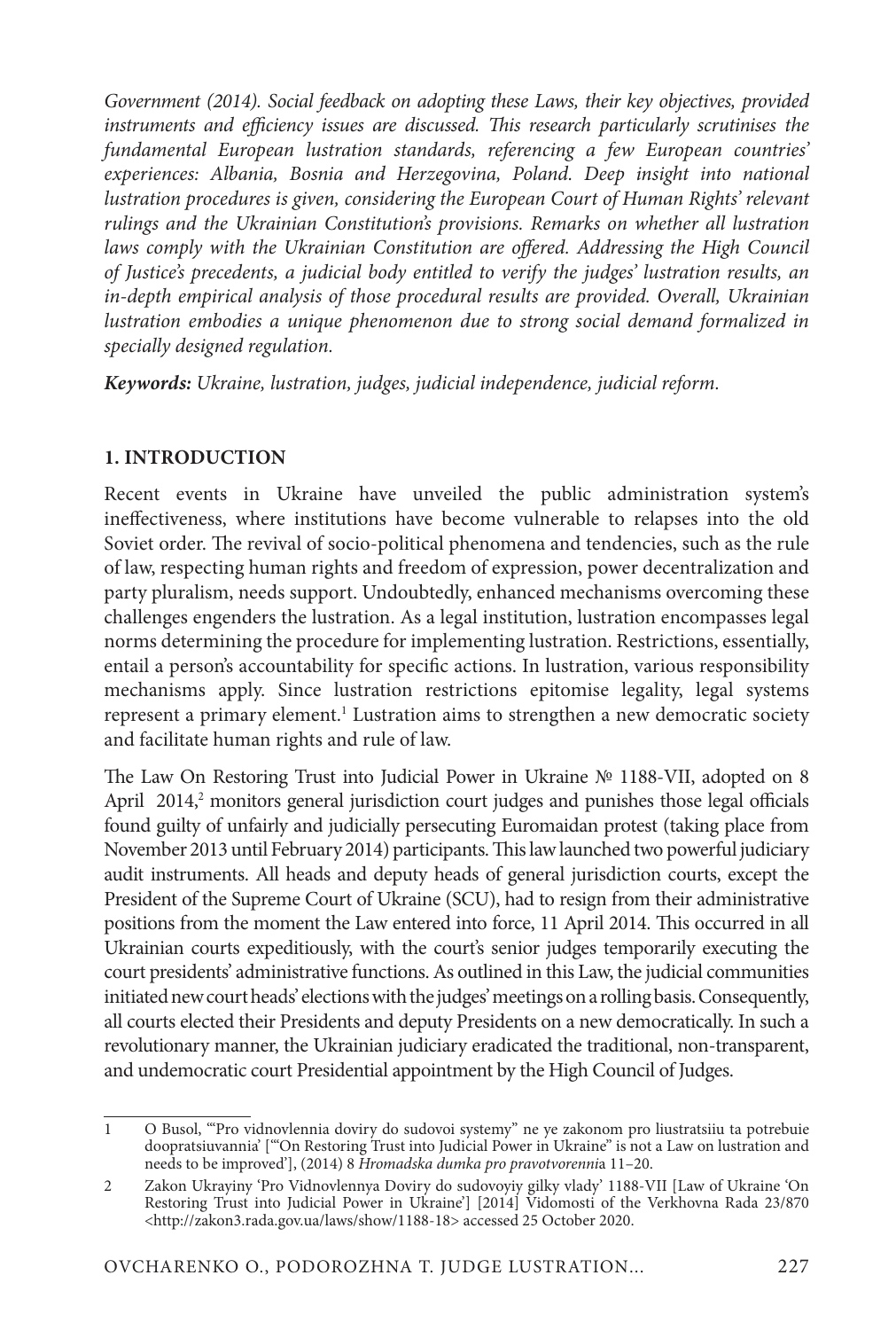Secondly, the Law On Restoring Trust into Judicial Power in Ukraine outlined disciplining judges who had been proved to ban Euromaidan activities or had been involved in other severe human rights or European Convention on Human Rights violations. The Temporary Specialized Commission of Vetting of Judges of General Jurisdiction Courts (Commission) was charged with investigating and verifying judicial offenses. The SCU formed this 15-member Commission from civil society representatives, the Verkhovna Rada (Parliament) of Ukraine, and government representatives responsible for the Issues of Anticorruption Measures Police. However, this Commission, part of the High Council of the Judiciary, lacked members for various reasons. The quorum was not continuously maintained. The Law entitled citizens to file petitions against judges, allegedly violating their conventional rights and human dignity during the Euromaidan protests. The Commission held public hearings, clarifying severe judicial offenses within a procedure similar to a regular disciplinary investigation. However, this temporary agency drastically lacked human resources and time, initially intended to function for one year. Besides, the rulings of the Commission did not have absolute power, as long as a verification of the High Council of Justice remained obligatory.

Despite implementing the Law's vetted instruments restoring judicial trust and some provisional imperfection, judiciary lustration had commenced symbolically, following most Euromaidan activists' expectations. The law 'On Purification of Government' № 1682-VII was adopted on 16 October 2014.<sup>3</sup> Even though the aforementioned law referred mostly to the executive and law-enforcement agency representatives, some provisions directly affected judges and other judicial officials.

First, all judges had to confirm they legally acquired property ownership, including movable and immovable property, bank deposits, and numerous civil obligations. Court presidents directed implementing this instrument, controlling the asset officially published results on a unique website the Ministry of Justice administered. The latter empowered state fiscal agency officials to monitor judges' assets. Additionally, the State Judicial Administration had to reveal all Euromaidan protest participants' judicial convictions. Moreover, certain judicial officials were automatically dismissed from office when the Law 'On Purification of Government' came into force. An official ban on holding a public institutional office for five to ten years was imposed. The Ministry of Justice publically lists (https://lustration.minjust.gov.ua/register) the officials, known as a Unified State Register of Persons, Entitled for Application of Bans Provided by the Law 'On Purification of Government'. The Law restricts such judiciary as members of the High Council of Judiciary (except the SCU President), members of the Higher Qualification Commission of Judges of Ukraine, Head of the State Judicial Administration of Ukraine, first deputy head and deputy head of the State Judicial Administration of Ukraine. Furthermore, the State Security Service of Ukraine checks judges and other state officials on contact with the KGB<sup>4</sup> or membership in the Communist Party of the former USSR's governing bodies.

<sup>3</sup> Zakon Ukrayiny 'Pro ochyshchennya vlady' 1682-VII [The Law of Ukraine 'On Purification of Government<sup>'</sup>] [2014] Vidomosti of the Verkhovna Rada 44/2041 <http://zakon3.rada.gov.ua/laws/ show/1682-18/print1533984852614110> accessed 15 June 2019.

<sup>4</sup> Editor's note. The State Security Committee of the Soviet Union.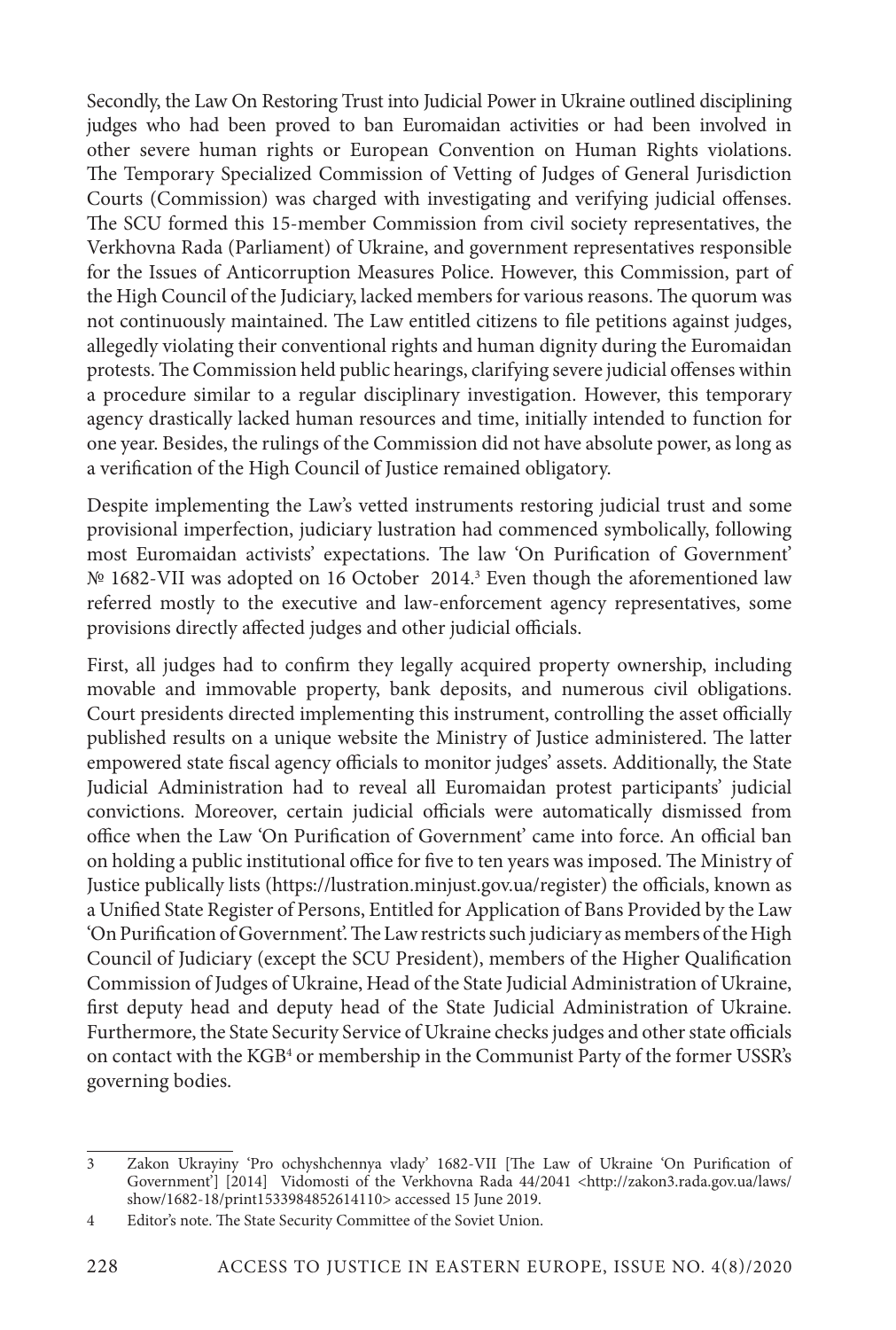Judges who failed to apply for the newly launched monitoring were discharged from office. Only 42 of 8500 Ukrainian court judges employed at the beginning of 2014 failed to meet this requirement or did not grant the vetting screenings' permission.<sup>5</sup> All judges in office applied for the initial asset checks; however, the process was not efficient. An attempt to unveil the judges' hidden bonds with the KGB-shadows failed, mostly due to the long period since the USSR's decay. The only significant consequence of the Law 'On Purification of Government' for the judicial system's functioning was a complete shutdown, provided by the Law for the High Council of Judiciary and the Higher Qualification Commission of Judges of Ukraine, members of which had been all automatically dismissed from their offices in November 2014. For almost a year after this demonstrative public suspension, Ukraine's judiciary lacked the instruments and official mechanisms to select new judges, assess existing judges and impose sanctions upon those suspected of breaching judicial duties. However, this fact did not affect the long-term vetting of Ukrainian judiciary procedures.

International institutions and national nonprofit government organisations (NGOs) welcomed the initial legal acts to dismiss civil servants and law-enforcement agency employees, collaborating with the former undemocratic regime. However, individuals who had to comply with new verification and assessment severely criticized this process. Emphasizing the new legal provisions' anti-constitutionality, lustration opponents predicted judicial revision of the initiated public authority dismissals and adverse reactions from some European partners of Ukraine, particularly the European Court of Human Rights (ECHR). However, most of those expectations did not come to fruition. Neither did the Euromaidan activists' sincere hope the lustration would transform into a universal recipe eradicating all the problems and complications accumulating in the Ukrainian establishment since the state sovereignty and independence proclamation.

#### **2. INTERNATIONAL STANDARDS OF LUSTRATION OF JUDGES: BASIC MODEL**

Restoring public judiciary confidence should align with international standards. Upon entering the European Council (EC) as a full-fledged member in 1995, Ukraine has committed to creating proper judiciary functioning conditions, safeguarding court and judge independence and impartiality.<sup>6</sup>

<sup>5</sup> Data about the quantity of judges in 2014 is taken from: 'Dopovyd' Golovy Verhovnogo Sudu Ukrainy Yaroslava Romaniuka na XIII z'izdi suddiv Ukrainy 12 lystopada 2015 roku' ['Report of the President of the Supreme Court of Ukraine at 13th national meeting of the judges of Ukraine, 12 November 2015'] (2015) Official web-site of the Supreme Court of Ukraine <http://www.scourt.gov.ua/clients/vsu/ vsu.nsf/(print)/AD5F6A13882B688BC2257EFB00385AD7> accessed 25 October 2020; Data about the quantity of judges, entitled to the lustration restrictions, is taken from: 'Shchorichna dopovyd za 2017 rik "Pro stan zabezpechennya nezaleznosty suddiv v Ukraini, zatverdzhena rishennyan Vyshchoiy rady pravosuddia vid" 13 liutogo 2018 roku No 463/0/15-18' ['2017 Report "On the Situation with Judicial Independence in Ukraine", adopted by the decision of the High Council of Justice on 13 February 2018, No 463/0/15-18'], (2018) Official web-site of the High Council of Justice <http://www.vru.gov.ua/add\_ text/26> accessed 25 October 2020.

<sup>6</sup> Parliamentary Assembly of the Council of Europe, Opinion No 190 (1995) 'Application by Ukraine for Membership of the Council of Europe' (*The official web-site of the Parliamentary Assembly of the Council of Europe*) <http://assembly.coe.int/nw/xml/XRef/Xref-XML2HTML-en.asp?fileid=13929&lang=en> accessed 20 October 2020.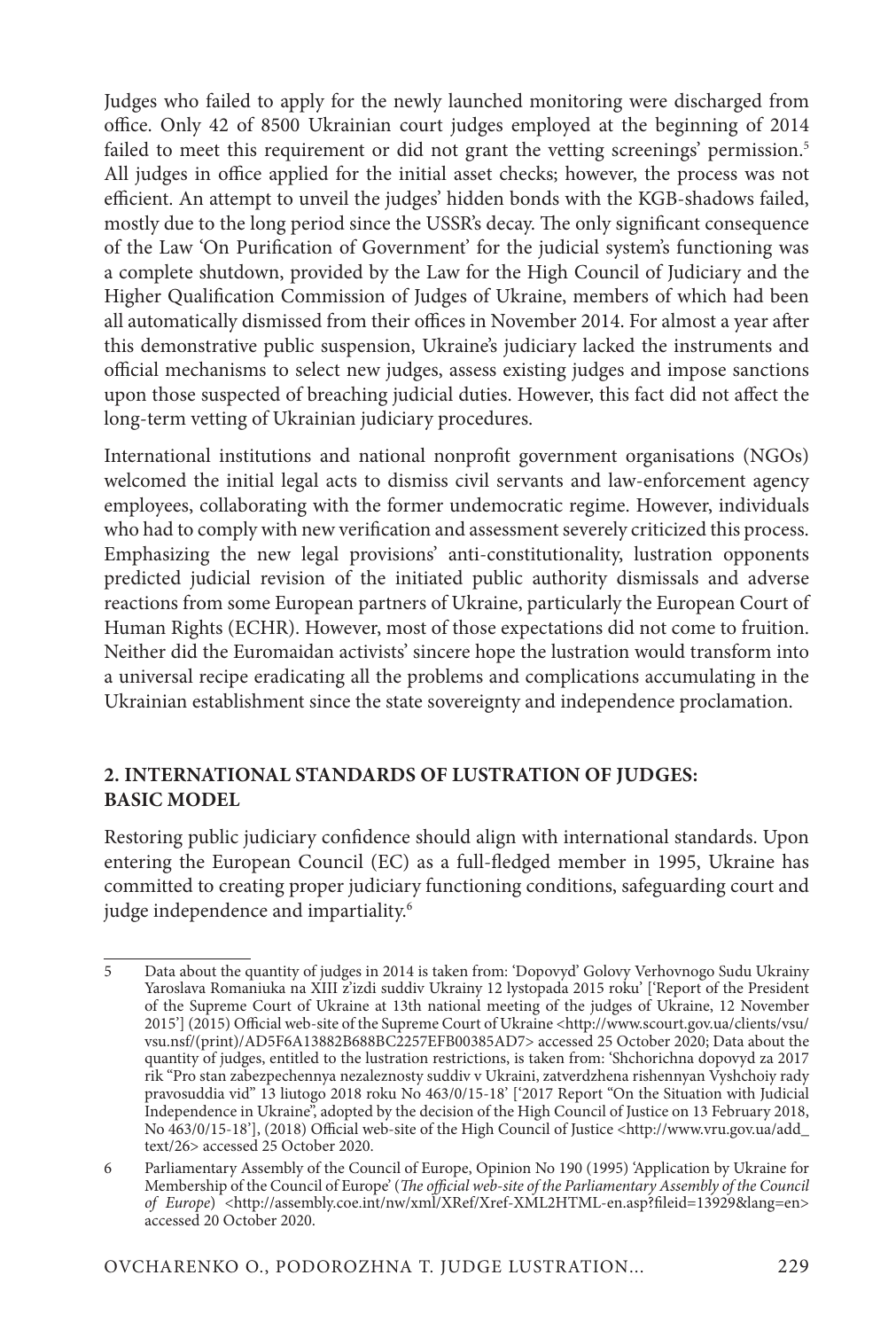European institutions elaborating exceptional standards should be considered when drafting national lustration legislation. Parliamentary Assembly Resolution No 1096 (1996) 'Measures to Dismantle the Heritage of Former Communist Totalitarian Systems' lists the members aiming to prevent misusing restrictive measures and precedents of fair trial breaches in the course of government agency purification. The Guidelines to Ensure that Lustration Laws and Similar Administrative Measures comply with the Requirements of a State-Based on the Rule of Law, incorporated into this Resolution, declare:

lustration should be administered by a specifically created independent commission of distinguished citizens nominated by the head of state and approved by parliament';

lustration should be limited to positions in which a good reason believes the subject would pose a significant danger to human rights or democracy;

in no case may a person be lustrated without being furnished with full due process protections, including, the right to counsel (assigned if the subject cannot afford one), confront and challenge the evidence used against the person, access to all available inculpatory and exculpatory evidence, present evidence, an open hearing if requested and appeal to an independent judicial tribunal;

lustration cannot be used for punishment, retribution or revenge.<sup>7</sup>

The ECtHR, in its lustration precedents, generally assesses national vetting procedures focusing on safeguarding EC standards. However, the relevant rulings of the Court are not aimed to revoke national lustration laws, undermining or proclaiming as controversial to the rule of law some specific lustration restrictions. The Court analyses lustration restriction provided by the national laws following the principle of proportionality.<sup>8</sup> Moreover, as ex-SCU Head Yaroslav Romaniuk stressed, "…the Court carefully examines lustration procedures, enshrined in the national law, and checks for their compliance with international standards, in particular, with all the guarantees of fair trial, provided by article 6 of the European Convention of Human Rights."9 The ECtHR reviews each lustration considering the proportionality principle and searches for possible violations of other ECHR rights, such as the right to respect private and family life, freedom of expression, right to free elections, prohibiting discrimination while imposing lustration restrictions.<sup>10</sup>

Hence, lustration procedures cannot be excluded from regular sanctions imposed upon judges. Ukrainian academicians' have corroborated such an assertion regarding the European standards of judges' legal liability. According to Larysa Vynohradova:

any procedure of legal liability of judges should be set in line with the principles of independence, impartiality, transparency, fairness, reasonable time limits and other guarantees of due process, and be determined directly by law. When evaluating any procedure applied to a judge, it is necessary to address the requirements of the due trial procedure. Absence of one or more of the above-mentioned requirements in the legal

<sup>7</sup> Parliamentary Assembly (n 3, n 4).

<sup>8</sup> Adamsons v Latvia (App no 3669/03) ECHR 24 June 2008 <https://hudoc.echr.coe.int/ eng#{%22dmdocnumber%22:[%22837061%22],%22itemid%22:[%22001-87179%22]}> accessed 27 October 2020.

<sup>9</sup> 'Interv'u Golovy Verhovnogo Sudu Ukrainy Yaroslava Romaniuka – golovnomu redactorovi zurnalu "PravoUkrainy" Oleksandru Svyatozkomy' ['The Interview of the President of the Supreme Court of Ukraine Yaroslav Romaniuk to Oleksander Svyatozkiy, Chief Editor of the Journal "Pravo Ukrainy"'] (2014) 11 *Pravo Ukrainy* 14-73.

<sup>10</sup> 'Praktyka organiv konstytuziynoiy urysdykziiy ta Europeys'kogo Sudu z prav lyudyny z pytan' lustrazii ['Precedents of the Constitutional Courts and European Court of Human Rights on Issues of Lustration'] (2015) 3 *Visnyk Konstytuziynogo Sudu Ukrainy* 120-130.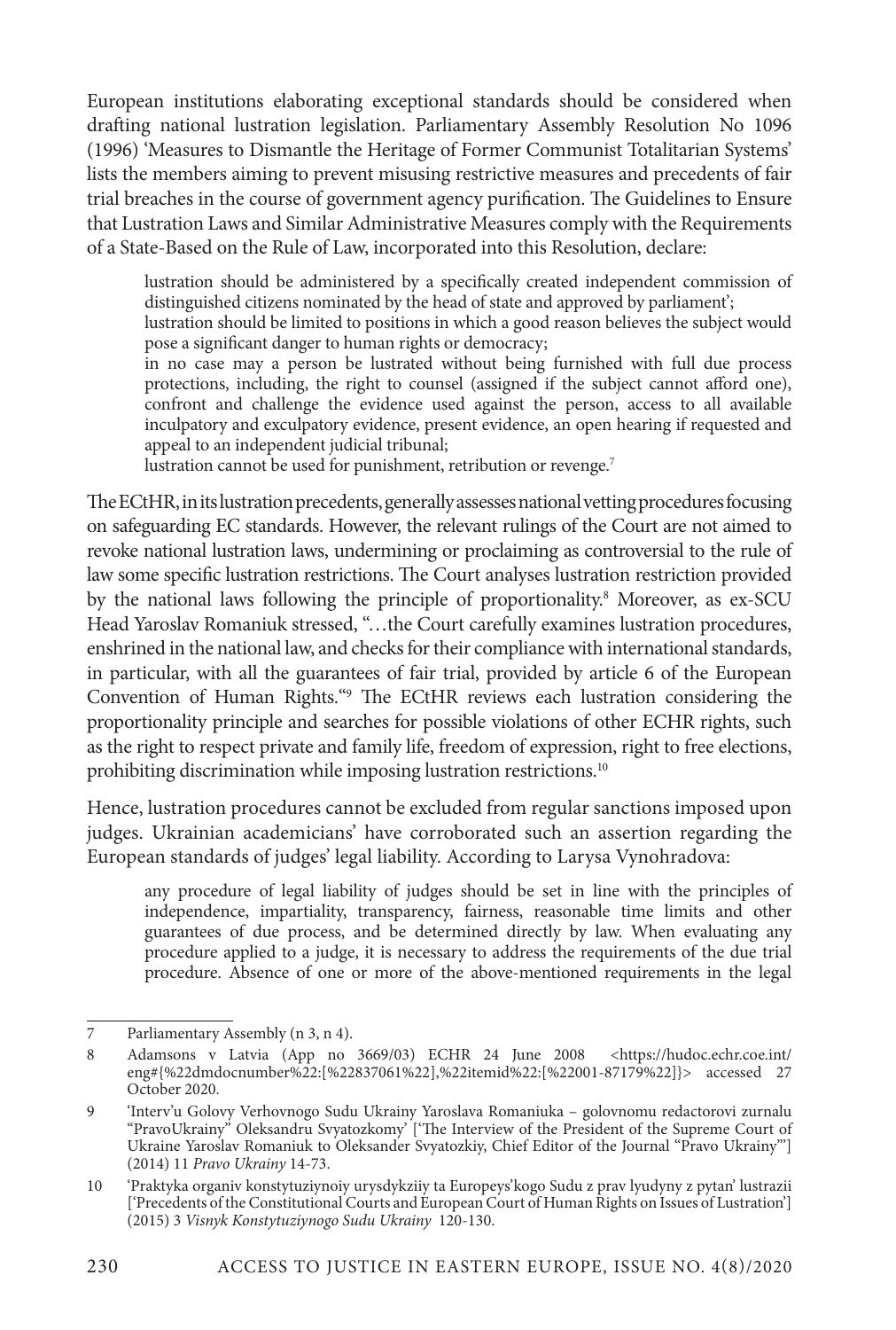procedure applicable to a judge raises questions to the legitimacy of the latter and may serve as a basis for appealing its results to the court. The grounds of liability and sanctions applied for judicial violation must be clearly and unambiguously established by law and cannot have a retroactive effect.<sup>11</sup>

European institutions share the same values regarding judges' legal liability, which should safeguard judicial independence. In the Statement of Principles of the Independence of the Judiciary, the Conference of Chief Justices of Central and Eastern Europe issued on 14 October 2015, two basic ideas regarding judge accountability were formulated:

- judge individual liability for failings: under para. 20 of the Statement 'judges who are presidents of chambers should not be removed as president based on adjudication by the judge or by other judges within the chamber that is deemed to be mistaken, unpopular, or disfavored;
- judiciary control over judge dismissal: under para. 21 of the Statement: 'where procedures for removing a judge by a vote of the people do not apply, procedures for removing judges must be under the judiciary's control.<sup>12</sup>

The Consultative Council of European Judges emphasized such judges liability cornerstones 'In each country, the statute or fundamental charter applicable to judges should define, as far as possible in specific terms, the failings that may give rise to disciplinary sanctions as well as the procedures to be followed (para. 71).'13 The Uinted Nationa (UN) Basic Principles on the Independence of the Judiciary of 1985 embraced:

a charge or complaint made against a judge in his/her judicial and professional capacity shall be processed expeditiously and fairly under an appropriate procedure. The judge shall have the right to a fair hearing. The examination of the matter at its initial stage shall be kept confidential, unless otherwise requested by the judge.14

Therefore, fundamentally universal judicial liability standards should be considered when introducing national special assessments. Otherwise, courts would reverse decisions dismissing judges. Lustration expert Roman David purported, that 'The process [of lustration] must be open and transparent. The secretiveness of the process and in camera hearings has proved itself to be destructive and harmful to the atmosphere of national reconciliation.'15 Failure to meet those elementary values resulted in the ECtHR rulings judge lustration illustrates this position.

<sup>11</sup> L Vynogradova, 'Urydychna vidpovidalnist suddiv zahalnyh sudiv Ukrainy' ['Judicial Liability of Judges of Courts of General Jurisdiction of Ukraine']( Candidate of Law thesis, Odessa Law Academy2004).

<sup>12</sup> CEELI Institute, 'Statement of Principles of the Independence of the Judiciary' (Conference of Chief Justices of Central and Eastern Europe, 14 October 2015), <http://ceeliinstitute.org/brijuni-statement/> accessed 20 October 2020.

<sup>13</sup> Consultative Council of European Judges, Opinion no 3 to the attention of the Committee of Ministers of the Council of Europe 'On the principles and rules governing judges' professional conduct, in particular ethics, incompatible behavior and impartiality' (*The official web-site of the Consultative Council of European Judges*, 19 November 2002) <https://rm.coe.int/16807475bb/> accessed 16 June 2020.

<sup>14</sup> Basic Principles on the Independence of the Judiciary, adopted by the Seventh United Nations Congress on the Prevention of Crime and the Treatment of Offenders held at Milan from 26 August to 6 September 1985 and endorsed by General Assembly resolutions 40/32 of 29 November 1985 and 40/146 of 13 December 1985 <https://www.ohchr.org/en/professionalinterest/pages/independencejudiciary. aspx> accessed 25 October 2020.

<sup>15</sup> R David, 'In Exchange for Truth: The Polish Lustrations and the South African Amnesty Process' (2006) 33 (1) Politikon 81–99.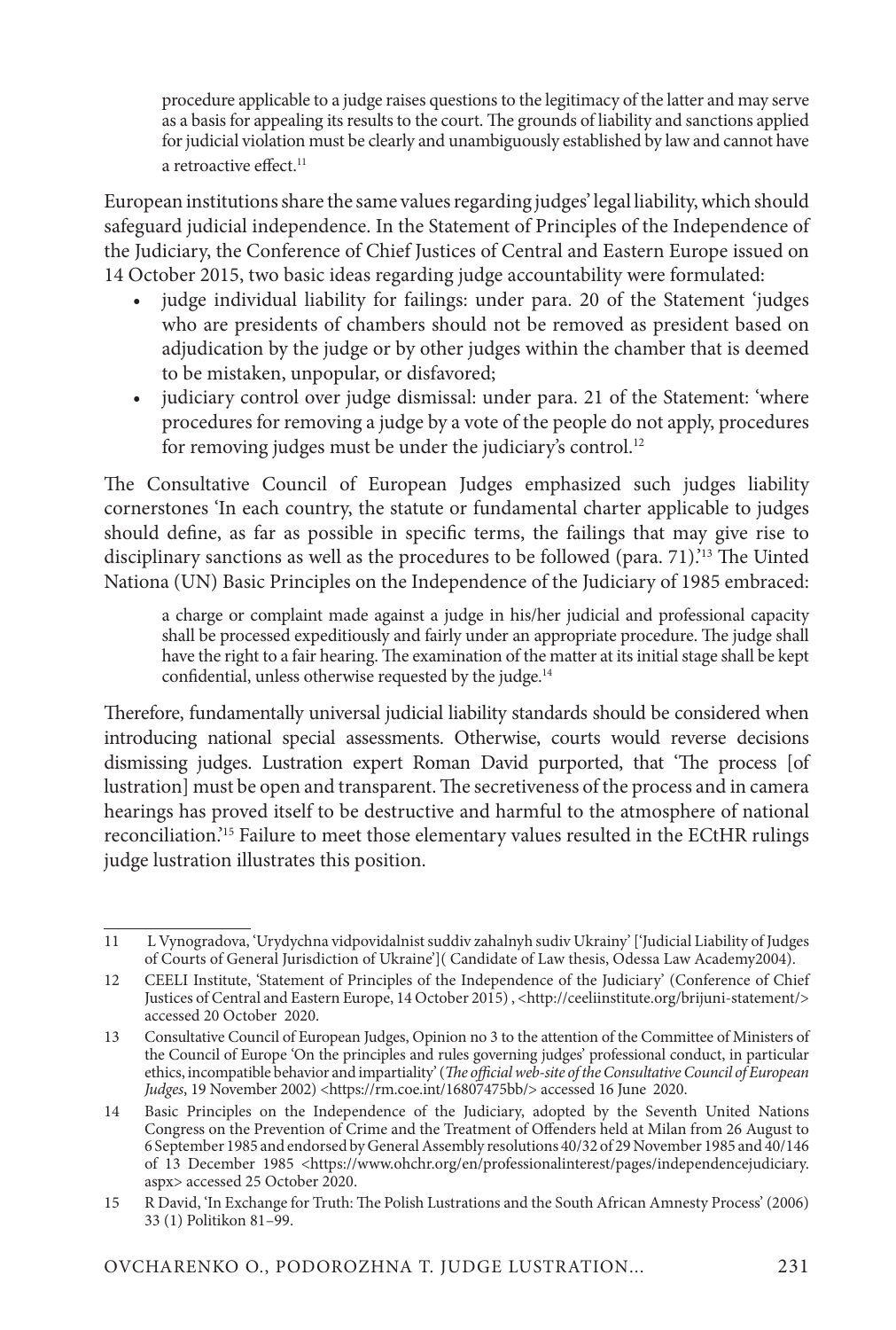The case of Ivanovski v. *'The former Yugoslav Republic of Macedonia'*16 concerned lustration proceedings against the President of the Constitutional Court of the former Yugoslav Republic of Macedonia. He had been dismissed from office, which the ECtHR found incompatible with articles 6 and 8 of the ECHR. In its decision of 21 January 2016, the Court stated the lustration proceedings in Mr. Ivanovski's case had 'raised concerns about pressure on the independence of the judiciary.' Although the national authorities proclaimed the former judge had collaborated with the secret police for about 30 years before the restrictive measures were initiated against him, the Court had reasonable doubts, that upon such a period, Mr. Ivanovski portrayed a menace to democracy. Therefore, the sanctions, restricting his professional involvement for five years, were disproportionally severe. As a result, Mr.Ivanovski was awarded 4,500 euros (EUR) in just compensation.<sup>17</sup>

#### **3. LUSTRATION, JUDGES VETTING AND ASSESSMENT: EUROPEAN EXPERIENCE AND UKRAINIAN PERSPECTIVES**

Lustration engenders a Latin origin, as reflected in the Roman Republic I century B.C. During this period, the 'lustratio' denoted the process within which public officials, who occupied critical army and senate posts under one dictator, were not allowed to occupy them in the future. Simply, it repressed the previous elite, without persecution and murders. Generally, lustration entailed removing elite political representatives from power and prohibiting them from occupying certain positions because they represented a political regime confessed crimes against humans.18 The core sense of the latter classifies lustration as:

• *a measure to safeguard democracy when a democratic regime is established after enduring massive human rights abuses.*

Brian Grodsky explained:

Lustration's popularity in Eastern Europe hinges on the theory that past abuses' qualitative and temporal nature has a determinative effect on the type of justice pursued. … Since in communist states, large groups of people were responsible for relatively low-level abuses, criminal trials were considered to be either inappropriate or ineffective.19

*• An essential part of transitional justice.20*

- 18 S Kostezh, 'Liustratsiia: politychni chystky za shyrmoiu reform' ['Lustration: Political Purges behind the Screen of Reform'] <http://ua.112.ua/analityka/lyustraciya-politichnichistki-za-shirmoyureform-52168.html> accessed 15 June 2019.
- 19 B Grodsky, 'Beyond Lustration: Truth-Seeking Efforts in the Post-Communist Space' (2009) 5(2), *Taiwan Journal of Democracy* 21-43.

<sup>16</sup> *Ivanovski v 'The former Yugoslav Republic of Macedonia'* (App no 29908/11) ECHR 9 May 2011 < https:// hudoc.echr.coe.int/fre#{%22itemid%22:[%22001-115519%22]}> accessed 25 October 2020.

<sup>17</sup> The Registrar of the European Court of Human Rights, 'Lustration proceedings against Constitutional Court president were unfair' (*The Official web-site of the European Court of Human Rights*, 21 January 2016) , <http://www.euro-centre.eu/lustration-proceedings-constitutional-court-president-unfair/> accessed 25 October 2020.

<sup>20</sup> R Ursachi, 'In Search of a Theoretical Framework of Transitional Justice Toward a Dynamic Model' in Erna Matanović Anđelko Milardović and others (eds.), *Lustration and Consolidation of Democracy and the Rule of Law in Central and Eastern Europe* (Political Science Research Centre 2007, Book 5) 67-83.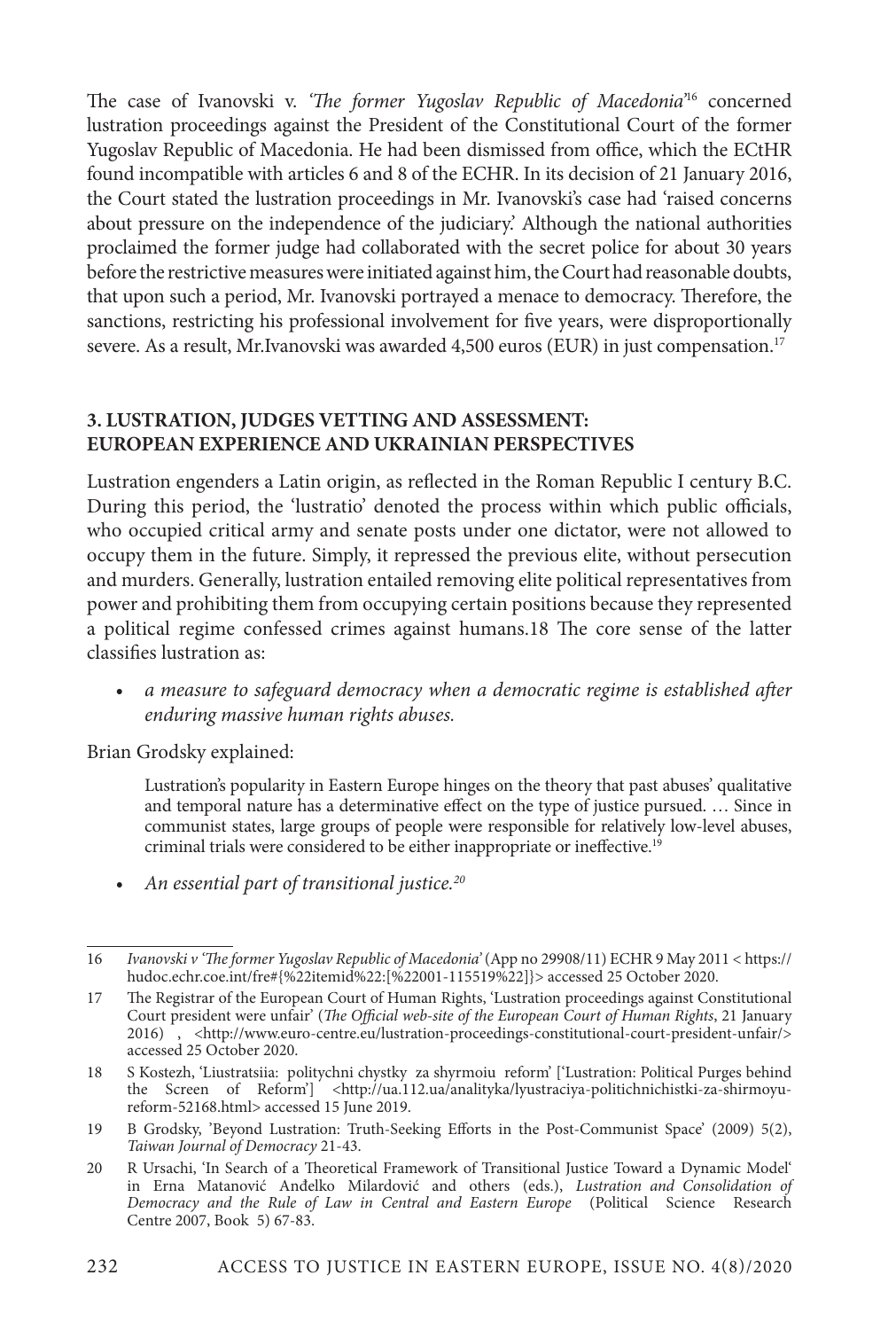According to researcher Neira Nuna Chengich:

Lustration is considered as an alternative measure to address the issue of punishing those responsible for committing acts of aggression and repression. Such out-of-court disciplinary sanctions are generally applied by administrative agencies. Political and professional disqualifications had been one of the most popular instruments of transitional justice in Central European states since 1989 and had been frequently used as a suitable alternative for criminal prosecution.<sup>21</sup>

As UN Secretary-General Kofi A. Annan declared, 'one of the major objectives of such kind of measure is to strengthen integrity and accountability in the public sector and restore confidence in national institutions and government.'22 The EC Parliamentary Assembly added, 'the key to peaceful coexistence and a successful transition process lies in striking the delicate balance of providing justice without seeking revenge.<sup>23</sup> Cynthia M. Horne, having explored lustration in Central and Eastern Europe, specifically Estonia, Latvia, Lithuania, the Czech Republic, Hungary, Poland, Slovakia, Bulgaria and Romania, commented on effectiveness:

Multiple measures of lustration are always highly significant and positive predictors of trust in public institutions. … lustration has an impact, but a lesser impact on the trust in national government than on the trust indirectly targeted public institutions. The severity of lustration measures was not significant, and the timing of lustration did not appear to impact trust in government. However, economic performance measures do impact citizens' perceptions of trust in the national government, as do the levels of perceived corruption.24

*• reconciling various lustration perceptions based on national peculiarities*

As ex-President of the Constitutional Court of Ukraine Stanyslav Shevchuk emphasized,

lustration is simultaneously a system of measures aimed at protecting democracy and an instrument of pursuing the so-called "retroactive justice," that strives for the prosecution of persons, guilty of committing of politically motivated crimes.'25

According to Bardha Maxhuni and Umberto Cucchi,

'vetting must be viewed as a complex process which needs to take into consideration political will, socio-economic context, timing, resources needed and sustainability of the process, granting that there is no "one size fits all" model.<sup>26</sup>

<sup>21</sup> N Chengich, 'Mekhanizmy pravosuddya perekhidnoho periodu ta pravalyudyny v konfliktnykh i postkonfliktnykh sytuatsiyakh' ['Mechanisms of Transitional Justice and Human Rights in Conflict and Post-conflict Situations'] (Sarajevo, 5-13 December 2015) <https://helsinki.org.ua/wp-content/ uploads/2016/08/Kryminalne-peresliduvannya-vojennyh-zlochyntsiv.pdf> accessed 25 October 2020.

<sup>22</sup> 'The Rule of Law and Transitional Justice in Conflict and Post-conflict Societies' (Report of the UN Secretary General) [2004] UN S 616< https://www.un.org/ruleoflaw/blog/document/the-rule-of-lawand-transitional-justice-in-conflict-and-post-conflict-societies-report-of-the-secretary-general/.

<sup>23</sup> Parliamentary Assembly (n 3).

<sup>24</sup> C Horne, 'Lustration and Trust in Central and East Europe: Assessing the Impact of Lustration on Trust in Public Institutions and National Government' (2012) 45(4) *Comparative Political Studies* 1-37 <https:// doi.org/ 10.1177/ 0010414011421766 > accessed 25 October 2020.

<sup>25</sup> S Shevchuk, 'Liustratsiia yak retroaktyvna spravedlyvist: yevropeiski standarty zakhystu prav liudyny pry perekhodi do demokratychnoho pravlinnia' ['Lustration as Retroactive Justice: European Standards For The Protection Of Human Rights During The Transition To Democratic Regime'], (2006) 2 *Yurydychnyi zhurnal* 20-27 <http://www.justinian.com.ua/article.php?id=2140 > accessed 25 October 2020.

<sup>26</sup> B Maxhuni, U Cucchi, 'An Analysis of the Vetting Process in Albania'(2017) 01 Policy Analysis <http:// www.legalpoliticalstudies.org/wp-content/uploads/2017/06/An-Analysis-of-the-Vetting-Process-in-Albania.pdf> accessed 25 October 2020.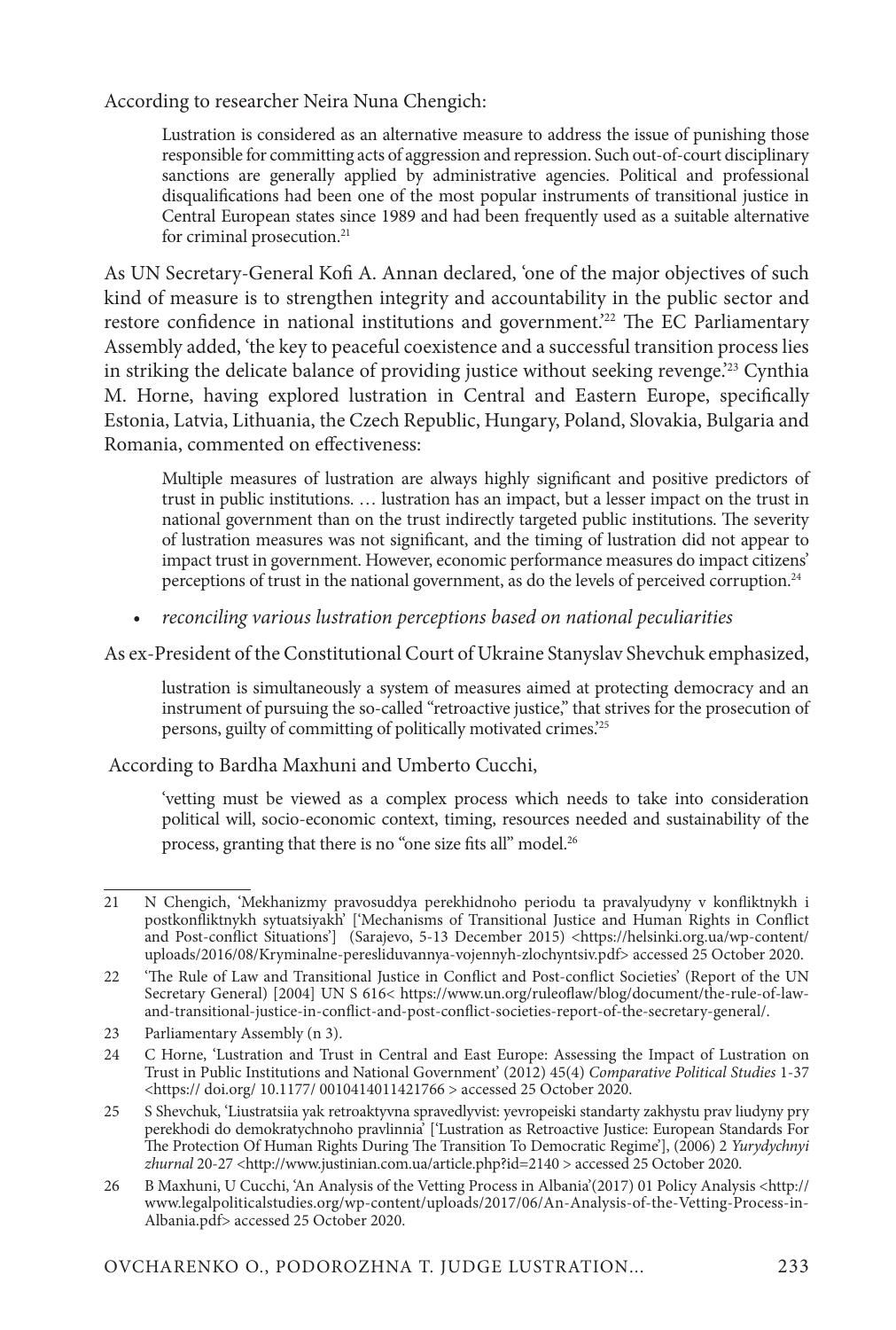#### **4. UKRAINIAN JUDGE LUSTRATION: FUNDAMENTAL CHALLENGES AND BASIC RESULTS**

Once the Ukraine adopted lustration legislation, it sparked broad social discussion questioning its necessity, legality and compliance with rule of law standards. Lustration proponents referred to 'democracy, capable of defending itself', which the ECtHR corroborated in several lustration cases.<sup>27</sup> Interpreting this concept,<sup>28</sup> in some exceptional cases, democratic countries can launch unpopular restrictive civil servant measures, reportedly collaborating with previous undemocratic regimes. Instruments aim to safeguard the rule of law values and prevent massive human rights abuses or criminal actions. One of the principal controversies to resolve the Ukrainian judge's situation entailed its advisability and constitutionality.

The related questions have been raised and detailed in the Opinion No 788/2014 of the Venice Commission, issued on 16 December 2014, 'On the Law on Government Cleansing (Lustration Law)29.' In the official request, the SCU forwarded to the Constitutional Court of Ukraine on 16 March 2015, questioning judge lustration legitimacy.<sup>30</sup> However, this neither affected the procedures already been launched nationally nor adopted amendments to vet the legislation. Therefore, the researcher will interpret the controversial Ukrainian judiciary's purification issues based on document analysis.

Most modern scholars identify two primary lustration concepts: political phenomenon and legal construction. The first issue in need of discussion encompasses a judge's potential to become an object of lustration restriction, a significant national concern. Some experts and top judiciary officials have claimed judges hold a special status in the checks and balances, and therefore, they should be excluded from extraordinary restrictive measures. Some Ukrainian and European mavens have expressed lustration constitutes political liability, to which judges shall not be subjected because the basis for dismissal is established in Ukraine's Constitution. Law cannot expand the listing of

<sup>27</sup> *Vogt v Germany* (App no 17851/91) ECHR 26 September 1995 <https://www.legal-tools.org/doc/6df4f3/ pdf/> accessed 10 June 2020; *Naidin v Romania* (App No 38162/07) ECHR 21 October 2014 <http:// base.garant.ru/70979206/> accessed 10 October 2020.

<sup>28</sup> The core aspects of this concept can be traced in such sources: K Loewenstein, 'Militant Democracy and Fundamental Rights, I' (1937) 31(3) *The American Political Science Review* 417–432; K Loewenstein, 'Militant Democracy and Fundamental Rights, II' (1937) 31(4) *The American Political Science Review*  638–658; R David, 'Lyustratsiya v Ukrayini ta yevropeys΄ki standarty: formuvannya demokratiyi, spromozhnoyi sebe zakhystyty' ['Lustration in Ukraine and European Standards: Formation Of Democracy, Capable of Defending Itself '] (*Official Web-site of the Fair Justice Project*, 2015) <http:// www.fair.org.ua/content/library\_doc/FAIR\_Report\_Roman\_David\_Lust\_and\_Democ\_2015\_UKR. pdf> accessed 27 October 2020.

<sup>29</sup> Venice Commission, Opinion no 788/2014 'On the Law on Government Cleansing (Lustration Law)' (*Official web-site of the Venice Commission*) <http://www.venice.coe.int/webforms/documents/default. aspx?pdffile=CDL-AD(2014)044-e> accessed 27 June 2019.

<sup>30</sup> Resolution No 3 of the Plenum of the Supreme Court of Ukraine 'Pro zvernennya do Konstytutsiynoho Sudu Ukrayiny z konstytutsiynym podannyam schodo vidpovidnosti (konstytutsiynosti) deyakykh polozhen΄ Zakonu Ukrayiny № 1682-VII "Pro ochyshchennya vlady" polozhennyam chastyny tret΄oyistatti 22, statey 38, 58, chastyny druhoyi statti 61, chastyny pershoyi statti 62, chastyny pershoyi statti 64 Konstytutsiyi Ukrayiny' [ 'Adress to the Constitutional Court of Ukraine with a constitutional petition on the conformity (constitutionality) of certain provisions of the Law of Ukraine No 1682-VІІ "On Purification of Government" to the provisions of part three of article 22, articles 38, 58, part two of article 61, part one of article 62, part 1 of article 64 of the Constitution of Ukraine"  $\vert$  <http://www. scourt.gov.ua/clients/vsu/vsu.nsf/(documents)/4944FCD7E14A72AEC2257E0B002FAE8E> accessed 27 October 2020.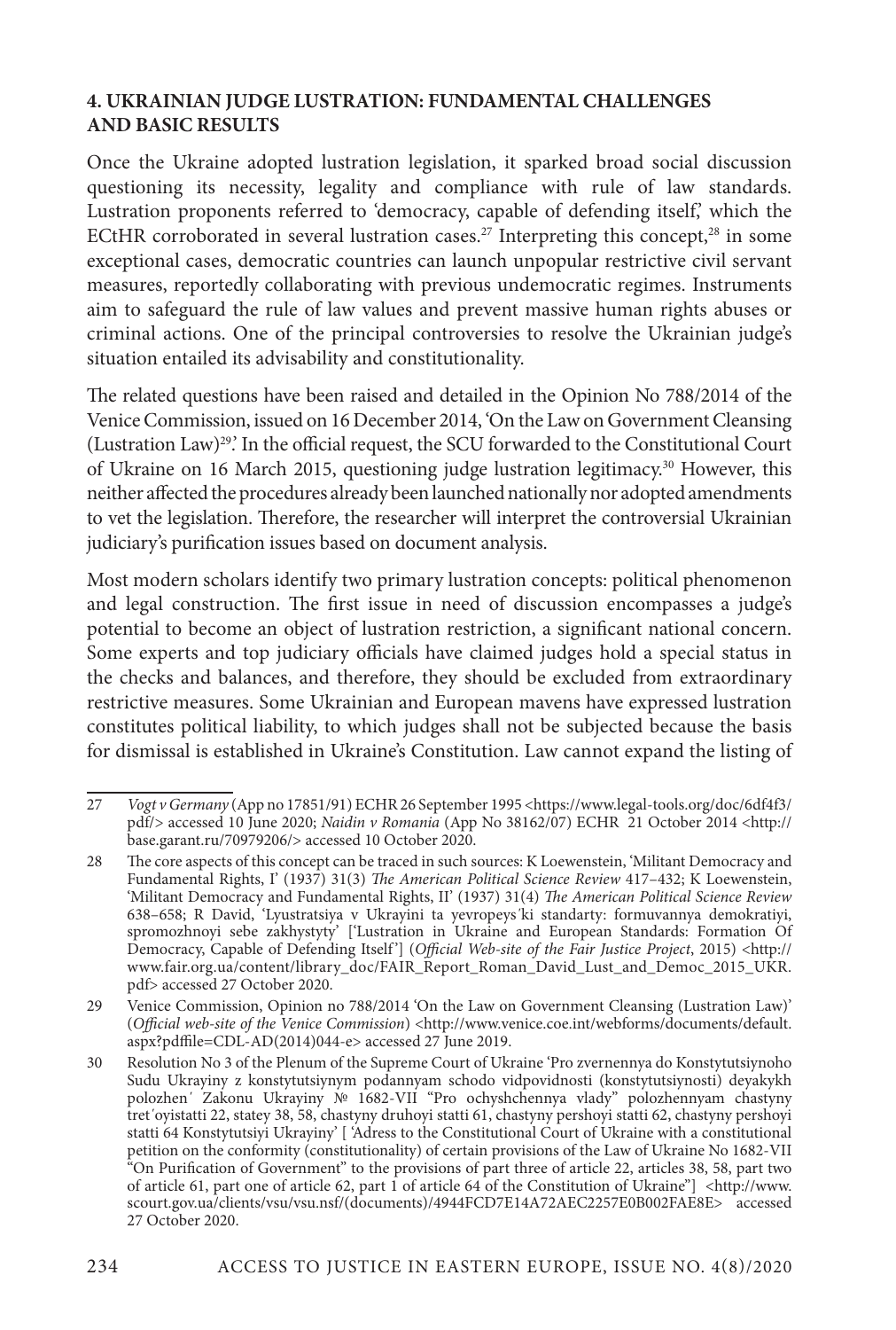those grounds. Besides, article 127 of the Constitution of Ukraine outlaws any judge's political involvement. Mark S. Ellis, addressing lustration in Eastern European countries, professed, 'the implementation of lustration legislation is politically motivated.'31 According to Ukrainian academics, considering the statutory guarantees of judicial independence, political responsibility measures cannot apply to judges.<sup>32</sup>

However, the ECtHR has developed an entirely different approach to lustration's legality, making it possible to apply it to judges. In the case of VOGT v. GERMANY, the Court declared:

The civil service was the cornerstone of a "democracy capable of defending itself. Its members could not, therefore, play an active role in parties, such as the DKP, that pursued anti-constitutional aims (para. 54)"; … a democratic State is entitled to require civil servants to be loyal to the constitutional principles on which it is founded (para.  $59$ ).<sup>33</sup>

The Venice Commission follows the same approach, pointing out:

lustration procedures, despite their political nature, must be devised and carried out only by legal means, in compliance with the Constitution and taking into account European standards concerning the rule of law and respect for human rights.<sup>34</sup>

When addressing lustration measures on Ukrainian judges, its legality has readily emerged, as Ukrainian pundits have elucidated.<sup>35</sup> Agreeing with the researchers, restrictive measures applicable to judges maintain an exclusive statutory nature. In contrast, under the Law 'On Purification of Government' № 1682-VII, a judge could be dismissed from office for breaching the oath (a basis of dismissal of judges, provided in article 126 of the Constitution of Ukraine before the amendments of 2016). They could also become a subject of criminal, disciplinary procedure; as for the Law 'On Restoring Trust into Judicial Power in Ukraine' № 1188-VII, the same legal measures could be undertaken. Another restrictive instrument, Law 'On Purification of Government' No. № 1682-VII, involves dismissal from a governmental post, combined with the ban to hold a similar governmental post for five to ten years. It has proven quite problematic to define those measures' legality. Hence, any dismissal from a governmental post (including judicial position) shall be regarded as a disciplinary sanction. However, legal consequences, provided by such a dismissal, are more severe than regular punitive actions, as future career restraints accompany them. Due to this obstacle,

<sup>31</sup> ES Mark, 'Purging the Past: the Current State of Lustration Laws in the Former Communist Bloc' (1996) 59(4) *Law and Contemporary Problems* 181-196.

<sup>32</sup> O Martzelyak, M Pogoretsky, S Prilutskiy, 'Naukovo-pravovyy vysnovok shchodo pytan΄ vidpovidal΄nosti suddiv u konteksti vidpovidnosti konstytutsiyi ukrayiny polozhen΄ punktu 6 chastyny pershoyi, punktiv 2, 13 chastyny druhoyi, chastyny tret΄oyi statti 3 Zakonu Ukrayiny "Pro ochyshchennya vlady" No 1682-vii' ['Scientific Opinion on Issues of Liability Of Judges in the Context of the Constitutionality of paragraph 6 of part one, paragraphs 2, 13 of part two, part three of Article 3 of the Law of Ukraine "On Purification of Government" No 1682-VII"] (2015) 2 *Visnyk Kryminalnogo Sudochynstva* 249-263<http://vkslaw.knu.ua/images/verstka/2\_2015\_Na\_dopomogu\_yrustam\_1.pdf> accessed 27 October 2020.

<sup>33</sup> *Vogt v Germany* (n 47).

<sup>34</sup> Venice Commission, Amicus Curiae Opinion no 524/2009 'Opinion on the Law on the Cleanliness of the Figure of High Functionaries of the Public Administration and Elected Persons of Albania' (*Official*  web-site of the Venice Commission, 9-10 October 2009) para 149 <http://www.venice.coe.int/webforms/ documents/default.aspx?pdffile=CDL-AD(2009)044-e> aссessed 17 October 2020.

<sup>35</sup> Martzelyak et al (n 52) 259.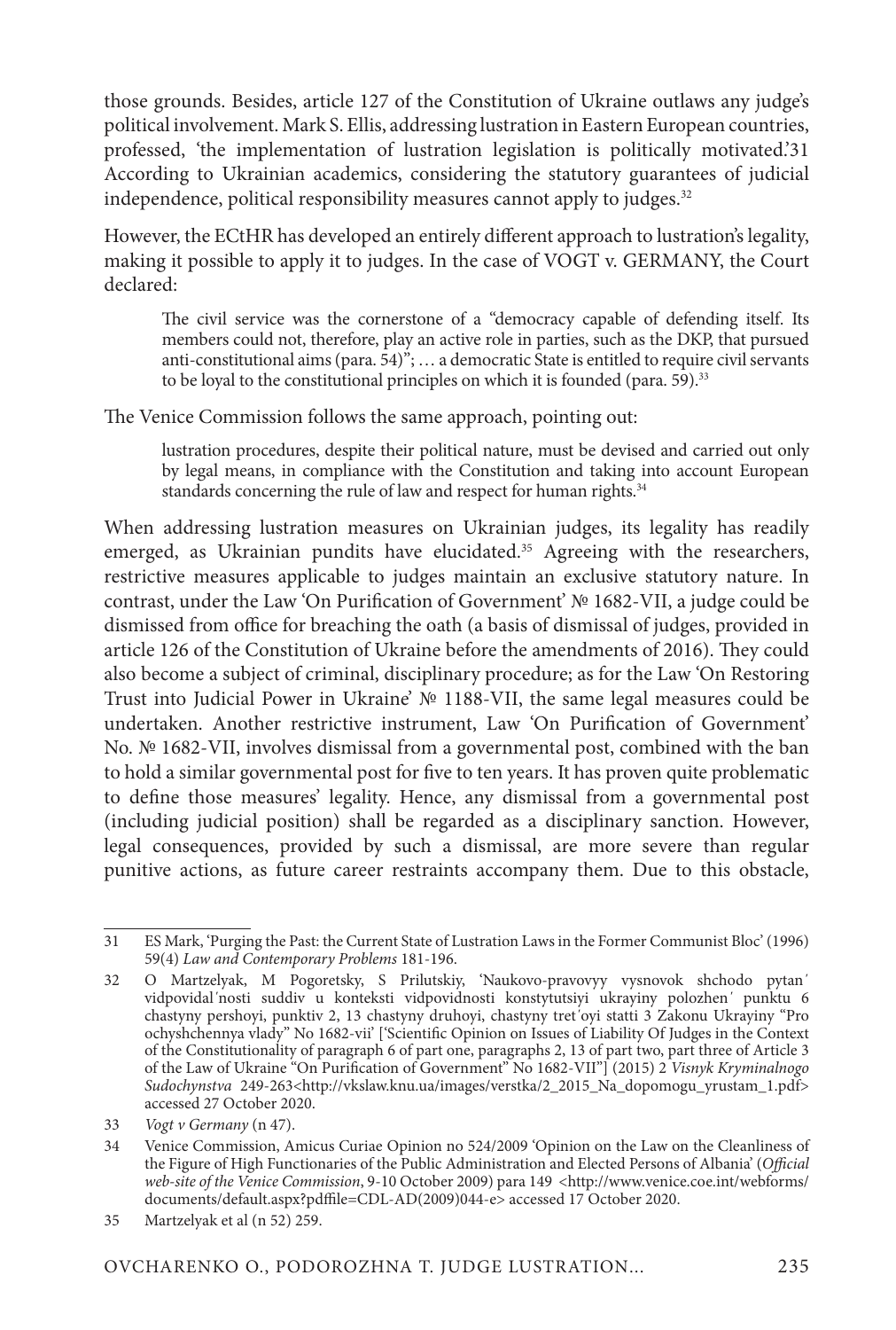lustration dismissals can be classified as administrative sanctions. Besides, some lustration limitations can be qualified as criminal as they apply exclusively in criminal proceedings. The Law of Ukraine 'On Purification of Government', Article 55 of the Ukrainian Criminal Code was amended with a new punishment, banning occupying particular governmental posts for a term not exceeding five years.<sup>36</sup> Considering these arguments, legislative lustration restrictions on judges' lustration combine disciplinary, administrative and criminal sanctions, demonstrating legal complexity.

Another controversial issue is the possibility of the Commission to go into the content of judicial decisions. Even though the Ukrainian Commission does not comprise a judicial body, it is entitled by law to review the legality and reasonableness of a decision the courts rendered in the Euromaidan activists' cases. Moreover, although only higher courts have exclusive powers to review judicial decisions on a procedural basis, Article 124 of the Ukraine Constitution prohibits the delegation of the court's functions and appropriates these functions by other body officials.<sup>37</sup> In the Opinion of the Venice Commission No CDL-AD (2013) 013 'On the Temporary State Commission on miscarriages of justice of Georgia' it has been concluded:

The very idea of a process of massive examination of possible cases of miscarriage of justice by a non-judicial body raises issues regarding the separation of powers and the independence of the judiciary as enshrined in the Georgian Constitution. It may only be conceived in very exceptional circumstances (para. 11).<sup>38</sup>

The Ukrainian and Georgian government purification encompasses many standard features. However, in Ukraine, the judiciary vetting offers a starting point for judges' total reassessment, Ukrainian Constitution amendments adopted in 2016, following the Law On Judiciary and Status of Judges' changes.'39 Moreover, none of the national lustration included the extrajudicial revision of decisions undertaken in Euromaidan protests.

Thus, the conducted analysis has unmasked a legal phenomenon. Lustration engenders specific immanent characteristics, namely, legislatively. Ukraine and other European countries adopted regulatory acts on government purification in due time. The principal selection criteria designated persons falling under the lustration. Lustration entails purifying all government branches from corruption threats according to a specific legal basis. This personalized phenomenon names officials at various levels not allowed to

<sup>36</sup> This sanction could only be applicable in lustration cases; however, it has never been imposed by courts in 2014-2018.

<sup>37</sup> *Konstytutsiya Ukrayiny*, adopted on 28 June 1996, with further amendments [*The Constitution of Ukraine*] (*Official web-site of the Parliament of Ukraine*) <http://zakon2.rada.gov.ua/laws/ show/254%D0%BA/96-%D0%B2%D1%80> accessed 10 October 2020.

<sup>38</sup> Venice commission and directorate for justice and human dignity, joint opinion No728/2013 ‹On The Draft Law On The Temporary State Commission On Miscarriages Of Justice Of Georgia', (*Official Web-Site Of The Venice Commission, 23 May 2013*) Para. 11 <Http://Www.Venice.Coe.Int/Webforms/ Documents/?Pdf=Cdl-Ad(2013)013-E> Accessed 16 October 2020.

<sup>39</sup> Zakon Ukrayiny 'Pro vnesennya zmin do Konstytutsiyi Ukrayiny (shchodo pravosuddya)' No 1401- VIII, adopted on 2 June 2016 [The Law of Ukraine 'On Amending Constitution of Ukraine (concerning justice)'] (2016) 18 *Golos Ukrainy* ; Zakon Ukrayiny 'Pro sudoustriy i status suddiv' No 1402-VIII, adopted on 2 June 2016, with further amendments [The Law of Ukraine 'On Judiciary and Status of Judges'] (*Official web-site of the Parliament of Ukraine*) <http://zakon0.rada.gov.ua/laws/show/1402- 19> accessed 17 October 2020.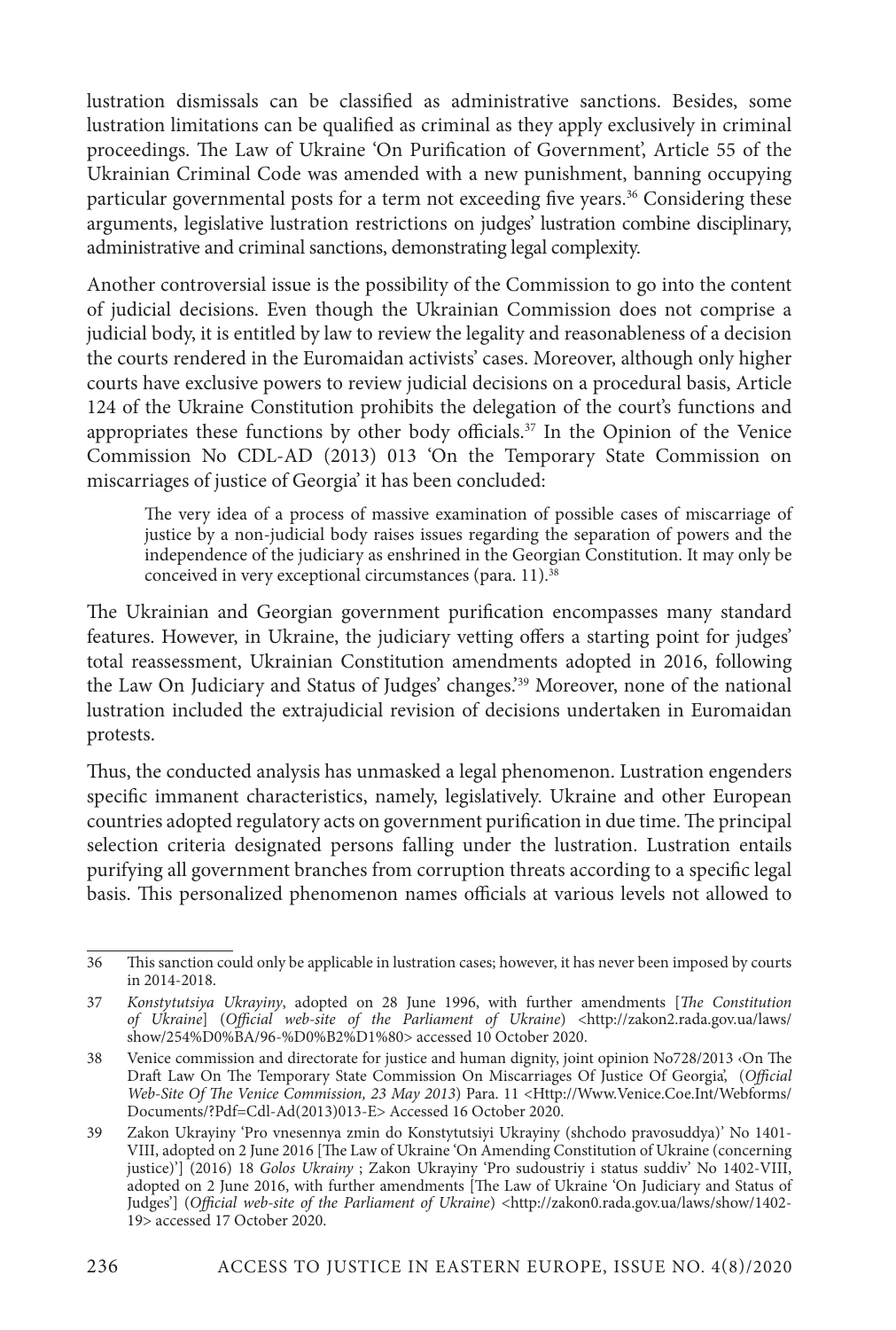work as public authorities while also establishing a rating scale to determine the degree of criminal activity over the regime's entire existence. Lustration laws ( government purification) target the authoritarian, anti-national regime-connected politician. However, everyone falling under lustration should have the right to defense. Everyone should possess the capacity to sue and be sued under national laws. In this case, the presumption of innocence must be observed. This means no person may be charged with a criminal offense, except on the basis and under the procedure prescribed by law. This stipulates a person cannot be accused of illegal actions and cannot be lustrated until issuing a court decision.

As a legal phenomenon, lustration ensures transitional justice for transit societies, preferring democratic values in the State's organization. Lustration measures must comply with the rule of law, and fundamental freedoms, and democratic principles. It must also be accompanied by certain guarantees enabling lustration to settle political and personal accounts with opponents. In Ukraine, lustration was introduced as transitional justice. Identifying shortcomings in its functioning and further developments deserve study. Hence, the Ukrainian legislator's lustration approach remained inconsistent with the Ukrainian social and political environment's circumstances and conditions. As a result, such a perspective does not reflect an effective instrument for government purification. The Ukrainian lustration model should be modified given the specificities and interests of developing its national legal system and the political and legal situation and socio-economic challenges.

#### **5. LUSTRATION EFFICIENCY: EMPIRICALLY**

Georgian lustration started in 2004 with President Saakashvili coming into power. In 2004 most governmental officials were simultaneously dismissed, and new civil servants and police officers were appointed. The severe, all-inclusive lustration affected all spheres of social life. New administration rules and standards were introduced, strengthening the responsibility for corruption crimes, substantially increasing government officials' salaries, and launching adequate social security packets for newly appointed officials. As a result, the state managed to overcome total corruption and organized crime, creating a new Georgian image attractive for investing and conducting business.40 Markedly, the Georgian judge's lustration was initiated within a specific procedural framework not limited by single lustration law but marked by legislative acts adopted in various phases. During the two judicial reform stages, judges were selected with exceptional attention and responsibility, based on strictly defined criteria, like the candidate's characteristics, reputation, qualification, and analytical thinking. Considering these criteria, 186 new judges were appointed from 2005 to May 2014.<sup>41</sup> In Ukraine, the lustration results can be

<sup>40</sup> Khlabystova (n 38) 140-152; V Goshovskiy, 'The Genesis of Lustration in the World and its Significance for the Development of the Law-Based Society' (2017) 1 Legea Si Viata 33-37 <http://www.legeasiviata. in.ua/archive/2017/1-2/9.pdf> accessed 20 October 2020.

<sup>41</sup> 'Judicial Reform in Georgia' (*Official web-site of the High Council of Justice of Georgia*) <http://hcoj.gov. ge/en/reforms/judicial-reform> accessed 29 October 2020; N Kalandadze, 'Judicial Reform in Georgia' *(2007) 9 (20) CACI Analyst* <https://www.cacianalyst.org/publications/field-reports/item/11485 field-reports-caci-analyst-2007-9-20-art-11485.html> accessed 30 October 2020; 'Reform in Georgia' (*Policy Paper by the Administration of the Government of Georgia*, October 2015) <http://gov.ge/ files/288\_52140\_166496\_20151026ReformsinGeorgia.pdf> accessed 30 October 2020.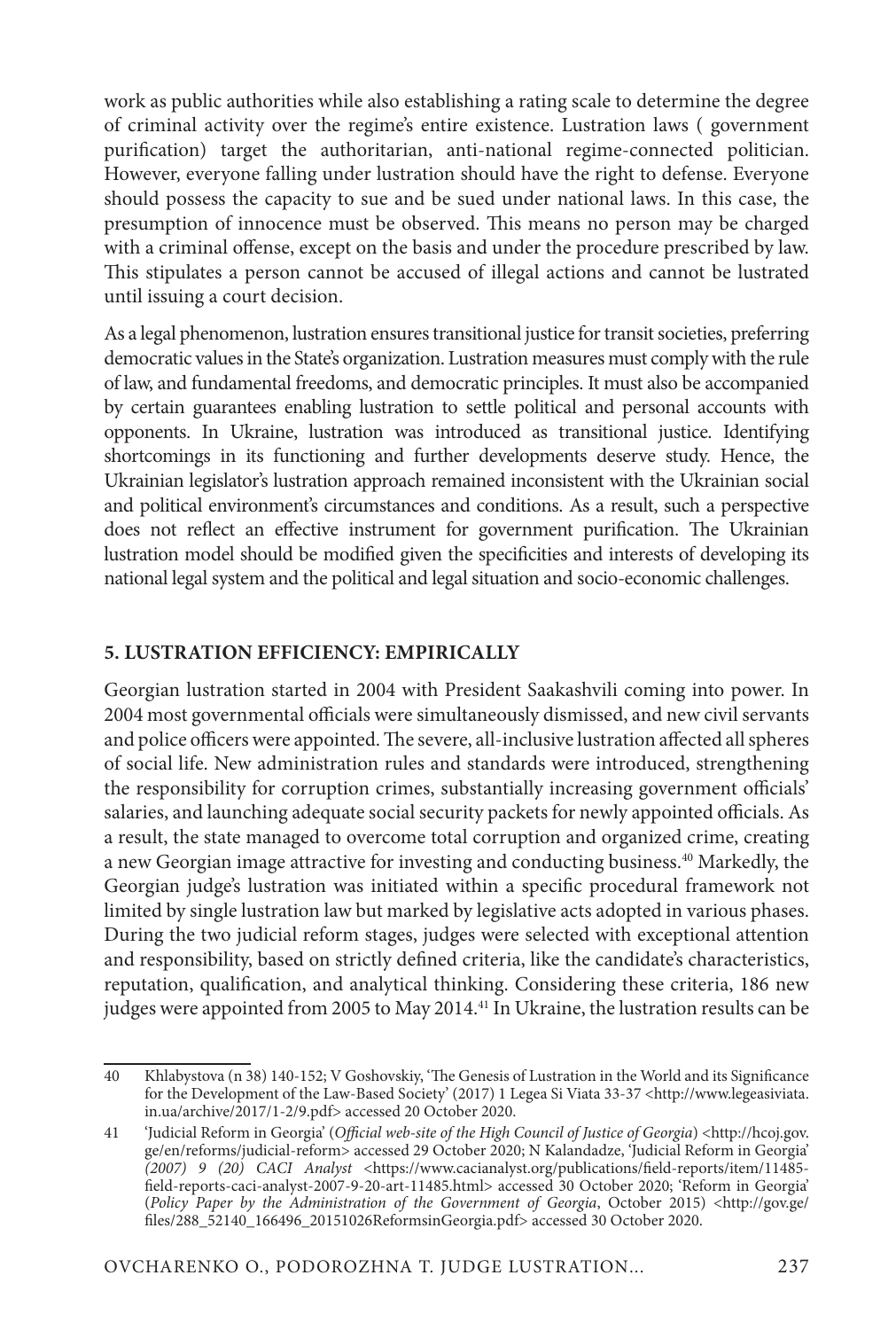regarded as quite successful. Still, they did not end up in the total shift of all Ukrainian judges. The purification processes could be characterized as relatively gradual and consistent.

According to the Law of Ukraine 'On Purification of Government', the lustration revision procedure was completed in December 2015. The Ministry of Justice filed to the High Council of Justice 70 cases recommending dismissing judges due to lustration. According to the High Council of Justice, in 2015-2016, 31 out of those 70 judges were released on the consent of the Council regardless of the verification, the Law 'On Purification of Government' envisaged (on such grounds as at their discretion, for the oath violation, on term of office expiration, on retirement, as a result of a criminal conviction).<sup>42</sup> As the Council of Judges reported, 42 judges refused to undergo thorough lustration verifications and should have been dismissed from their posts by the High Council of Justice according to clause 5 of Article 12 of the Law 'On Purification of Government.'43 In 2016, the High Council of Justice discharged only seven judges following the Law 'On Purification of Government.' The High Council of Judges rejected all other motions of the Ministry of Justice of Ukraine to lustrate judges due to formal defects in the Ministry's complaints.<sup>44</sup> In such a situation, the Ministry came up with a statement most of the judges had managed to avoid lustration.45 On the contrary, the Council of Judges of Ukraine was more optimistic in evaluating the result of judicial lustration, reporting that '91,2 % of all judges successfully fulfilled the Law "On Purification of Government" provisions and were positively assessed in the vetting procedures.' According to the Ruling of the Supreme Court Grand Chamber in the proceedings, No 800/186/17 of 31 January 2019, application of the Law of Ukraine 'On Purification of Government' in a concrete case has been recognized as legitimate, as it is 'aimed at reaching a perfect balance between needs of the democratic state and defense of democracy and human rights."46

The court presidents and vice presidents' automatic dismissals resulted in re-elections in April-September 2014, for judges restored over 80 % of the lustrated leaders to administrative posts. This gave rise to public activists' criticism, challenging this lustration instrument. In most courts, the Presidents' re-elections were held democratically, avoiding scandals. Civil activists unveiled conflicts, atypically buying

<sup>42</sup> 'Zvit Vyshoyi Rady ustytsyi za resultatamy diyal'nosti u 2016 rozi' ['Report of the High Council of Justice on Results of its Work in 2016'] (*Official web-site of the High Council of Justice*) <https://hcj.gov. ua/sites/default/files/field/file/zvit\_2016.pdf > accessed 20 October 2020.

<sup>43</sup> Decision of the Council of Judges of Ukraine No 23 'Pro stan vykonannya suddyamy ta sudamy Ukrayiny Zakonu "Pro ochyshchennya vlady"" ['On results of fulfillment of the Law of Ukraine "On Purification of Government" by the Judges of Ukraine'] (*Official web-site of the Council of Judges of*  Ukraine, 3 March 2016), <https://court.gov.ua/userfiles/file/DSA/2018\_DSA\_docs/ZVIT\_RSU.pdf> accessed 20 October 2020.

<sup>44</sup> Ministry of Justice of Ukraine, Report 'On results of the Collection and Processing of the information on implementation of the Law of Ukraine "On Purification of Power" for 2 years, elaborated by Department of Lustration of the Ministry of Justice of Ukraine' (*Official web-site of the Ministry of Justice of Ukraine*, October 2016), <http://lustration.minjust.gov.ua/main/work\_material> accessed 10 October 2020.

<sup>45</sup> Report (n 95).

<sup>46</sup> Decision (n 96); Ruling of the Supreme Court Grand Chamber in the proceedings No 800/186/17 of 31 January 2019 (*Official web-site of the Supreme Court*) <http://www.reyestr.court.gov.ua/ Review/76822787> accessed 20 October 2020.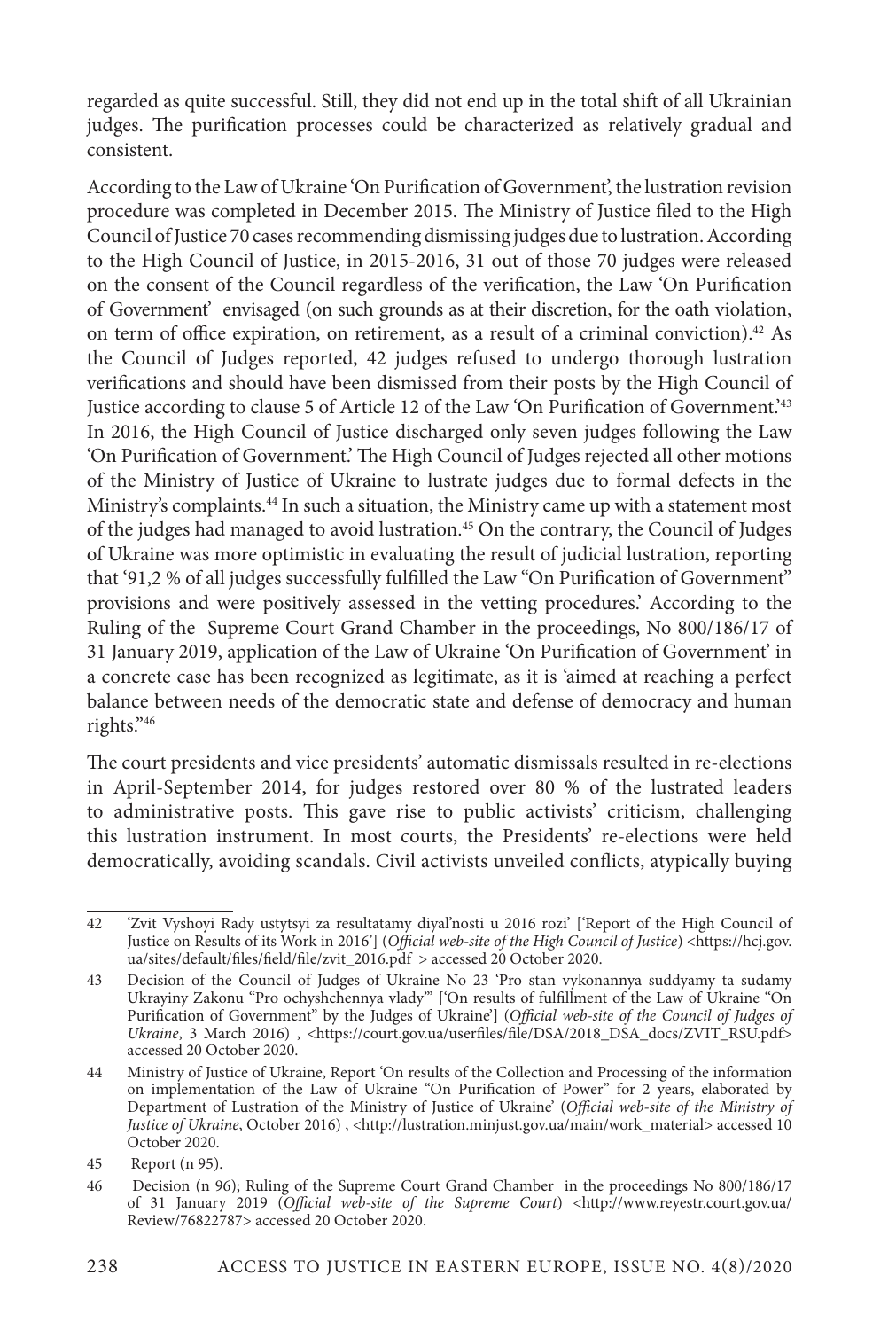judges' votes, public and repeated illegal voting when the first attempt to elect the court leader failed.47

The punishment of judges involved in severe human rights abuses during the EuroMaidan protests was quite notable. As the Temporary Specialized Commission of Vetting of Judges of General Jurisdiction Courts finished their activities on 1 June 2015, 2192, complaints from citizens had been registered. The Commission found Only 309 admissible, and relevant proceedings against judges suspected of unlawful actions were started, confirming 41 judges' guilt. The Commission, handing those cases to the High Council of Justice for final verdicts, found 12 more judges guilty of minor offenses, and five judges were acquitted. Criminal proceedings were not initiated due to a lack of relevant grounds. As the Commission powers were limited to a one-year, the remaining lustration cases (305) were handed to the High Council of Judges for finalization, as Article 2 of the Law of Ukraine 'On Restoring Trust into the Judicial Power in Ukraine' prescribed. As of 1 January 2018, the High Council of Justice completed the consideration of these materials; accordingly, almost 10% of the judges accused of human rights infringements were dismissed. The High Council of Justice approved the discharge of 61 judges, of which ten of the decisions were appealed, and the court cancelled them. The High Council of Judges closed another 90% of the disciplinary proceedings, initiated by the Temporary Specialized Commission of Vetting of Judges of General Jurisdiction Courts, for various reasons. The judges were, therefore, acquitted.<sup>48</sup> The SCU canceled some of the lustration decisions the High Council of Judges delivered upon judge appeals. For instance, in 2016, the SCU ruled to restore 23 out of 29 judges, discharged under the Law of Ukraine 'On Restoring Trust into Judicial Power in Ukraine'49to their posts. Those judicial decisions were delivered if the requirements of the procedure, envisaged by law, had been neglected, or the fair trial guarantees, provided by Article 6 of the ECHR, had been ignored either by the Temporary Specialized Commission of Vetting of Judges of General Jurisdiction Courts or by the High Council of Justice.<sup>50</sup> Such a precedent was exceptional; in all other cases, the SCU denied appeals to the dismissed judges initiated and stressed the legitimate application of the Law of Ukraine On Restoring Trust into Judicial Power in Ukraine.

We have conducted an empirical study of over 115 decisions of the High Council of Judges delivered in 2015-2017 based on the application of the Law of Ukraine 'On

<sup>47</sup> R Kuibida, 'Suchasnyy etap sudovoyi reformy: peredumovy, klyuchovi podiyi I vyklyky' ['Current Stage of Judicial Reform: Background, Key Events and Challenges'] (*Official web-site of the Center of Political and Legal Reforms*, 27 November 2014) <http://pravo.org.ua/files/Curent\_situation.pdf> accessed 20 October 2020; I Novozhylova, 'Chy pobachyt' ukrayins ka Femida lyustratsiyu?' ['Will Ukrainian Femida See Real Lustration?'] (*Zhytomyr.Today*, 21 September 2015) <http://zhitomir.today/blog/chi\_ pobachit\_ukrayinska\_femida\_lyustratsiyu-id71.html> accessed 20 October 2020.

<sup>48</sup> R Maseko, 'Vyshcha rada pravosuddya real΄no zvil΄nyla lyshe 10 % "suddiv Maydanu"' ['The High Council of Justice Actually Dismissed only 10% of "Maidan's Judges"'] (*Ukrains'ka Pravda*, 24 September 2017), <https://blogs.pravda.com.ua/authors/maselko/59c810d71cd38/> accessed 20 October 2020; High Council of Justice Report (n 9); Report (n 95).

<sup>49</sup> Report (n 95).

<sup>50</sup> O Nechytaylo,'"Skasuvannya sudom deyakykh rishen΄ VRYU shchodo zvil΄nennya suddiv gruntuyet΄sya na nedotrymanni strokiv prytyahnennya do dystsyplinarnoyi vidpovidal΄nosti' ['The Annulment by the Court of Some Decisions of the HCJ on the Dismissal of Judges is Based on Failure to Comply with the Terms of Disciplinary Proceedings'] (*Official web-site of the Higher Administrative Court of Ukraine*, 1 March 2016) <http://www.vasu.gov.ua/123567/> accessed 20 October 2020.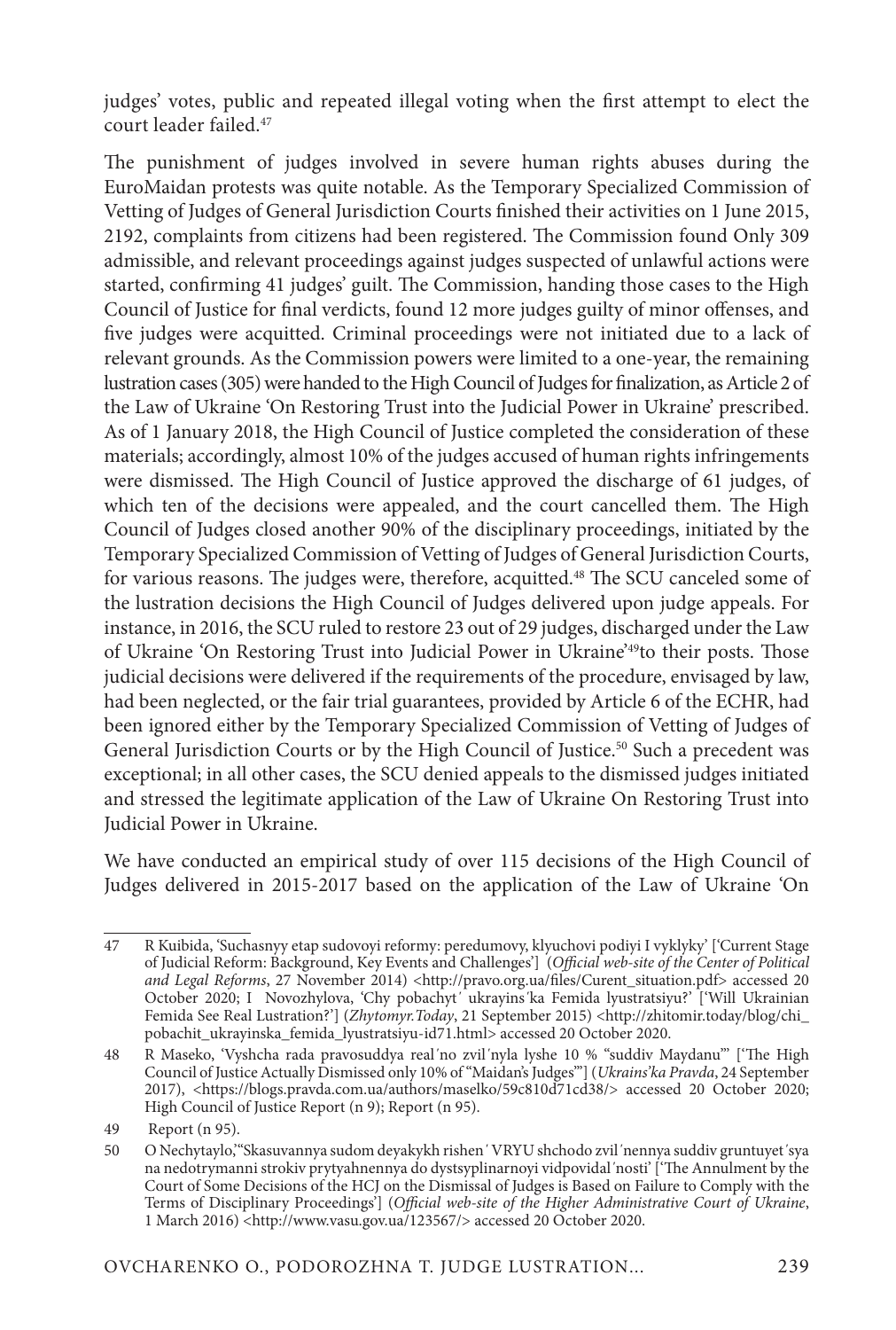Restoring Trust into Judicial Power in Ukraine', and have revealed several trends, manifested in the process of judging of lustrated judges:<sup>51</sup>

According to a former member of the High Council of Justice, Andriy Boyko:

one of the common reasons for lustration of judges following the Law of Ukraine "On Restoring Trust into Judicial Power in Ukraine", have been documented facts of ignoring of basic legislation provisions. For example, numerous gross violations by judges of the provisions of procedural codes, the Law of Ukraine On judiciary and status of judges' and of the European Convention of Human Rights were reported in the period of the 'EuroMaidan.' Those infringements resulted in bringing activists of the protests to criminal and administrative liability for actions that would not have been prosecuted under other circumstances.<sup>52</sup>

According to our findings, 27 judges were dismissed for civil activists' detention with gross CPC violations. Such judges had not considered all the criminal indictments' circumstances when delivering decisions on activists' pre-trial detentions. In contrast, they should have investigated the case materials more thoroughly and should have assessed more evidence the prosecutors provided. Moreover, judges ignored relevant ECtHR rulings concerning pre-trial detention in criminal proceedings, delivered decisions relying exclusively on prosecutors' opinions, rejected suspects' motions, and failed to apply another restrictive pre-trial measure, bail or home-arrest envisaged by CPC.

The reasons exist, for which judges could have been summarily dismissed:

- absence of a judge in the court for a long time without compelling reasons
- travel outside the Ukraine controlled territory, without being dismissed from Ukrainian judgeship in the manner prescribed by law
- taking judicial offices under the authority of the Russian Federation [on the territory of Crimea]<sup>53</sup>
- Ukrainian judges deliver justice on the territory of the self-proclaimed republics– LNR and DNR, in the name of those unrecognized states.
- Judges could be dismissed per the Law of Ukraine 'On Purification of Government' that envisaged the imposing restrictions for certain officials to take specific governmental posts for a period up to five years [failure to reveal asset acquisition origins]

<sup>51</sup> All of the researched cases have been taken from the official web-sites of the High Council of Judges and the Higher Qualification Commission of Judges of Ukraine, where open registers of their decisions on imposing disciplinary sanctions on judges are placed (see <http://www.vru.gov.ua/act\_list>; <https:// vkksu.gov.ua/ua/rishiennia-komisii/rishiennia-komisii-za-2016/> accessed 30 October 2020).

<sup>52</sup> A Boyko, 'Vidpovidal΄nist΄ slidchykh suddiv za porushennya norm protsesual΄noho prava ta obov΄yazkiv suddi shchodo zakhystu prav lyudyny u protsesi ukhvalennya sudovoho rishennya pro zastosuvannya trymannya pid vartoyu shchodo uchasnykiv Revolyutsiyi hidnosti' ['The Responsibility of Investigating Judges for Violating the Procedural Law and the Judge's Obligations Regarding the Protection of Human Rights in the Process of Adopting Court Decisions on Detention of Participants of the Revolution of Dignity'] (2016) 1 *Vysnyk Assoziatzii Slidchyh suddiv Ukrainy* 15-20.

<sup>53</sup> In the decision of 24 December 2015, the High Council of Justice proved that 276 judges of the Autonomous Republic of Crimea after the annexation of the peninsula by the Russian Federation, having received citizenship of the Russian Federation, occupied judicial posts under the authority of the Russian Federation. As a result, following the decree of the Russian Federation President on their appointment, the judges started to administer justice in the Crimea. Those judges were dismissed for the breach of oath and accused of state treason. In the decision of 26 December 2016, the Higher Qualification Commission of Ukraine ordered to dismiss 100 Crimean judges who had not filed petitions to be transferred to the territory, controlled by the Government of Ukraine.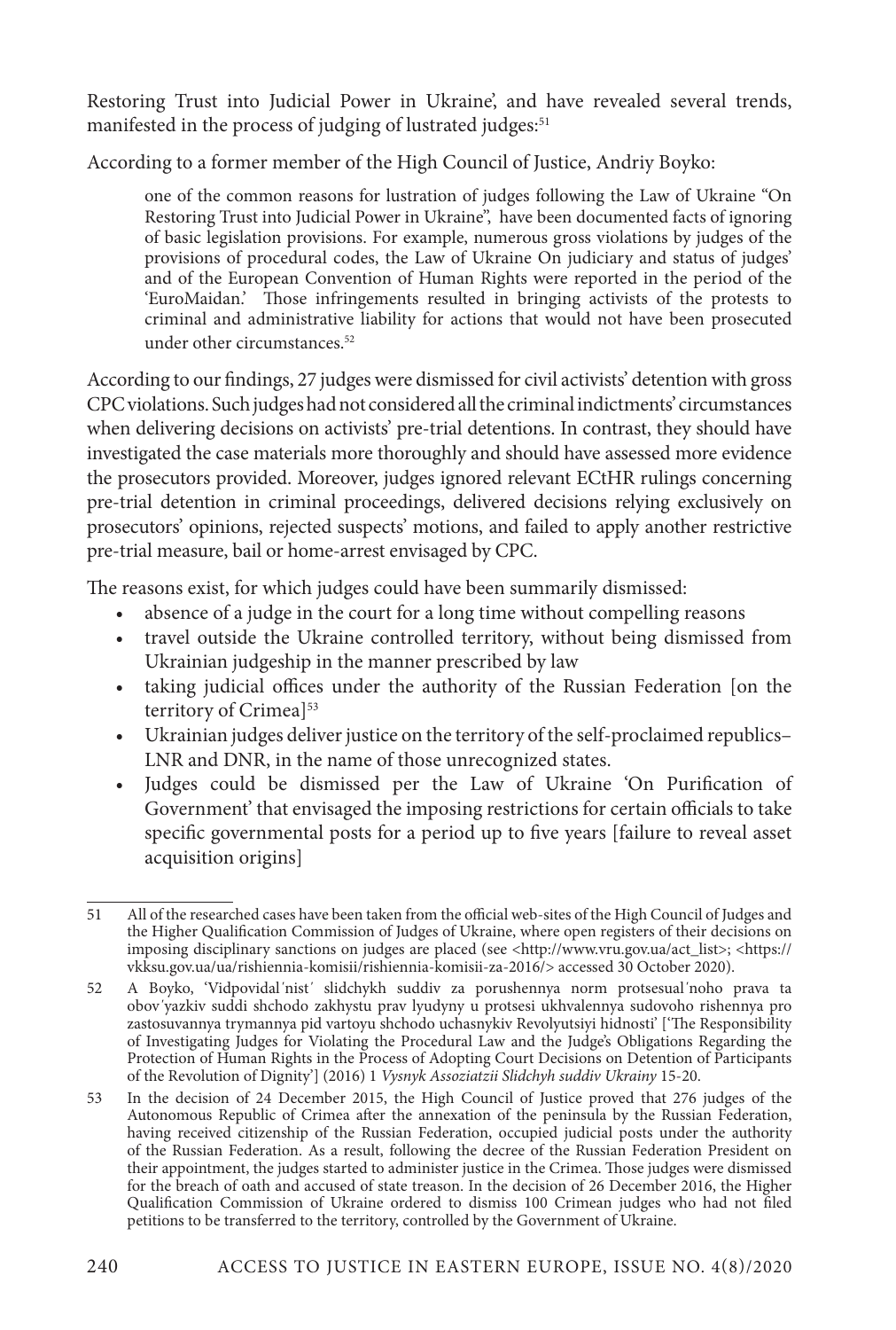One of the primary features of national judge lustration entailed disciplining a judge for violating human rights.<sup>54</sup> For example, on 5 November 2015, the High Council of Justice submitted a decision to the Ukrainian President concerning the dismissal of the Pechersk District Court of Kyiv Rodion Kireyev for oath violation. The judge became well-known for pre-trial jail detention, delivered by him in August 2011, in the criminal proceedings against the ex-Prime-Minister of Ukraine Yulia Tymoshenko. As it has been stated in the ECHR decision, delivered on 30 April 2013, Ukraine violated its obligations under Article 5 of the ECHR, claiming the pre-trial detention of Yulia Tymoshenko was 'arbitrary and unlawful.' while

'no risk of absconding was discernible from the accusations which had been advanced among the reasons for her detention: these were all of a minor nature and had not resulted in her failing to attend the hearings. In fact, the main justification for her detention indicated by the judge had been her alleged hindering of the proceedings and contemptuous behavior, which was not among the list of reasons that could justify the deprivation of liberty under Article 5 § 1. Nor was it clear how the replacement of the applicant's obligation not to leave town by her detention was a more appropriate preventive measure in the circumstances.'55

In January 2016, the President of Ukraine dismissed judge Kireyev from his post, although, since February 2014, he had not been in Ukrainian territory, hiding from justice in the Crimea. This case became the first national precedent of punishing a judge for a decision, the ECtHR impugned.

It would be appropriate to refer to the Venice Commission Opinion, delivered in June 2016, where judges' liability standards, preconditioned by the adverse ECtHR decision, were described. The Commission noted:

Judges' liability is indeed admissible, but only where there is a culpable mental state (intent or gross negligence) on the part of the judge. b) Liability of judges brought about by an adverse judgment by the European Court of Human Rights should therefore only be based on a national court's finding of either intentional or gross negligence on the part of the judge. The judgment of the European Court of Human Rights should not be used as the sole basis for a judges' liability. The finding of a violation of the European Court of Human Rights by the European Court of Human Rights does not necessarily mean that judges at the national level can be criticized for their interpretation and application of the law (i.e. violations may stem from systemic shortcomings in the member States, e.g. length of proceedings cases, in which personal liability cannot be raised).<sup>56</sup>

 As a former member of the High Council of Justice, Supreme Court Judge Les'ko Alla fairly underlined:

<sup>54</sup> Article 3 of the Law of Ukraine 'On Restoring Trust into Judicial Power in Ukraine' called for disciplining of judges who, individually or collectively, took decisions contradicting the European Convention of Human Rights if those facts had been verified by the European Court of Human Rights. One of the grounds for lustration under the Law of Ukraine 'On Purification of Government' was deliverance of unlawful decisions, acts or omissions that had led to violations of human rights and fundamental freedoms, mentioned in European Court of Human Rights decisions.

<sup>55</sup> *Tymoshenko v Ukraine* (App No 49872/11) ECHR 30 April 2013 <https://hudoc.echr.coe.int/ eng#{%22itemid%22:[%22001-109460%22]} > accessed 20 October 2020.

<sup>56</sup> Venice Commission, Republic of Moldova Amicus Curiae Brief for the Constitutional Court Opinion no 847/2016 'On the Right of Recourse by the State Against Judges' (Article 27 of the Law on Government Agent no.151 of 30 July 2015)' (*The official web-site of the Venice Commission*, 13 June 2016) <http://www.venice.coe.int/webforms/documents/default.aspx?pdffile=CDL-AD(2016)015-e> accessed 20 October 2020.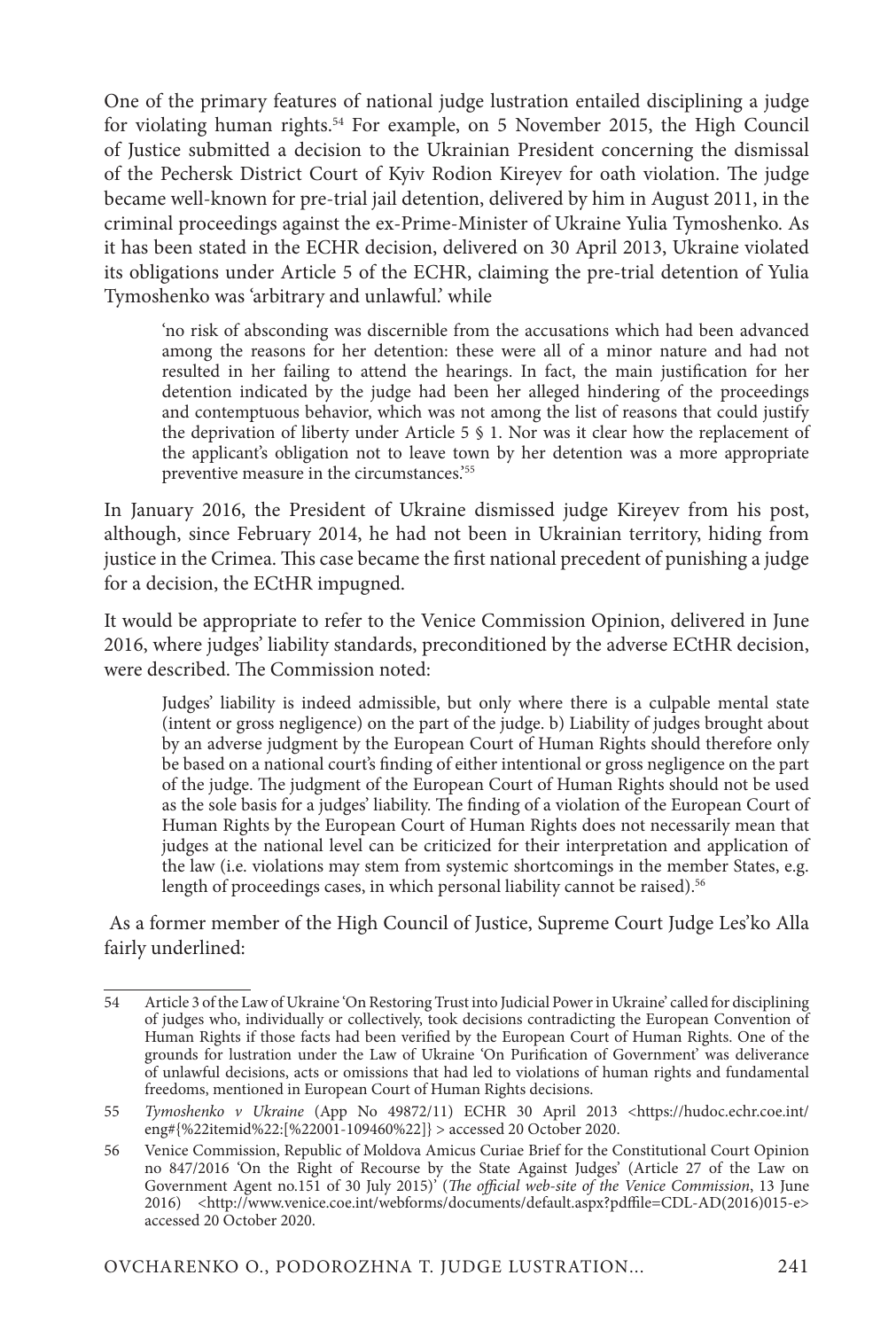'proceedings on disciplinary complaints against judges, backgrounded by delivered decisions of the European Court of Human Rights, where violations of Ukraine had been proved, demonstrated that most of the breaches of the European Convention of Human Rights had been caused by serious loopholes of Ukrainian legislation, which were marked by the Court as breaches of the European guidelines.'57

Hence, the national court's judicial decisions, ruled in compliance with such legal provisions, should be excused from the disciplinary proceedings. On the other hand, existing procedural instruments envisage subsequent judicial decisions after the relevant European Court of Human Rights rulings.<sup>58</sup>

Finalizing the lustration proceedings analysis against judges, these measures have demonstrated relatively high effectiveness. Even though some public activists have expressed anxiety and even anger with national vetting procedures (interviews of human rights activists' leader Eugen Zaharov,<sup>59</sup> civil activist and lawyer Roman Maselko<sup>60</sup> and ex-vice Minister of Justice Tetyana Kozachenko,<sup>61</sup>) the overview of the statistical data on the application of lustration restrictions upon judges has revealed the following trends. Following the Law of Ukraine 'On Purification of Government,' up to 0.1% of judges were dismissed, comparing the ratio of the total number of judges (7500) in the system general jurisdiction courts at the moment of Law adoption $62$  to the number of judges, released by decisions of the High Council of Judges.<sup>63</sup> According to the Law of Ukraine 'On Restoring Trust into Judicial Power in Ukraine, ' sanctions were imposed on 10% of judges whose activities were reviewed. However, the number of judges who voluntarily resigned from their judicial posts in 2015-2017 should be considered since the lustration processes may have indirectly preconditioned the departure. Most of those judges manifested their unwillingness to undergo lustration and further assessment procedures. Therefore, according to the High Council of Justice, the number of voluntary resignations did not exceed 300-400 yearly in previous years. In 2016, the Council accepted 1449 judge resignation applications.<sup>64</sup> In 2017, an additional 360

<sup>57</sup> A Lesko, 'Problema vykonannya rishen΄ Yevropeys΄koho sudu z prav lyudyny: neobkhidnist΄ systemnoho analizu ta vprovadzhennya' ['The Problem of Implementing of the European Court of Human Rights decisions: the Call for Complex Analysis and Implementation'] (*Official web-site of the High Council of Justice*, 23 November 2016) <http://www.vru.gov.ua/news/1880> accessed 10 October 2020.

<sup>58</sup> Such a revision is done by the Supreme Court in accordance with Articles 361-369 of the Code of Administrative Procedure of Ukraine. See Kodekc Admimistratyvnogo Sudochynstva Ukrayiny No 2747-IV, adopted on 6 July 2005 (with further amendments) [Code of Administrative Procedure of Ukraine] <http://zakon3.rada.gov.ua/laws/show/2747-15> accessed 20 October 2020.

<sup>59</sup> E Zaharov, 'Zakon pro lyustratsiyu peredbachaye zvil΄nennya ponad pivmil΄yona derzh sluzhbovtsiv' ['The law on Lustration Demands Dismissal of More than Half a Million of Civil Servants'] (*iPressUA*, 30 September 2014) <http://ipress.ua/news/zakon\_pro\_lyustratsiyu\_peredbachaie\_zvilnennya\_ ponad\_pivmilyona\_derzhsluzhbovtsiv\_\_pravozahysnyk\_87582.html> accessed 15 October 2020; Zaharov (n 67).

<sup>60</sup> Maseko (n 101).

<sup>61</sup> T Kozachenko, 'Kryteriyiv, za yakymy mozhna lyustruvaty suddiv, duzhe malo: Interv΄yu vydannyu ZIK' ['There are Very Few Criteria that can be Used to Lustrate Judges: Interview to the Journal ZiK'] (*ZIKTV Channel*, 29 November 2017) <https://zik.ua/news/2017/11/29/tetyana\_kozachenko\_ kryteriiv\_za\_yakymy\_mozhna\_lyustruvaty\_suddiv\_duzhe\_malo\_1216133> accessed 20 October 2020.

<sup>62</sup> Report (n 9).

<sup>63</sup> Report (n 95); Decision (n 96); Report of the Ministry of Justice (n 97).

<sup>64</sup> Report (n 95).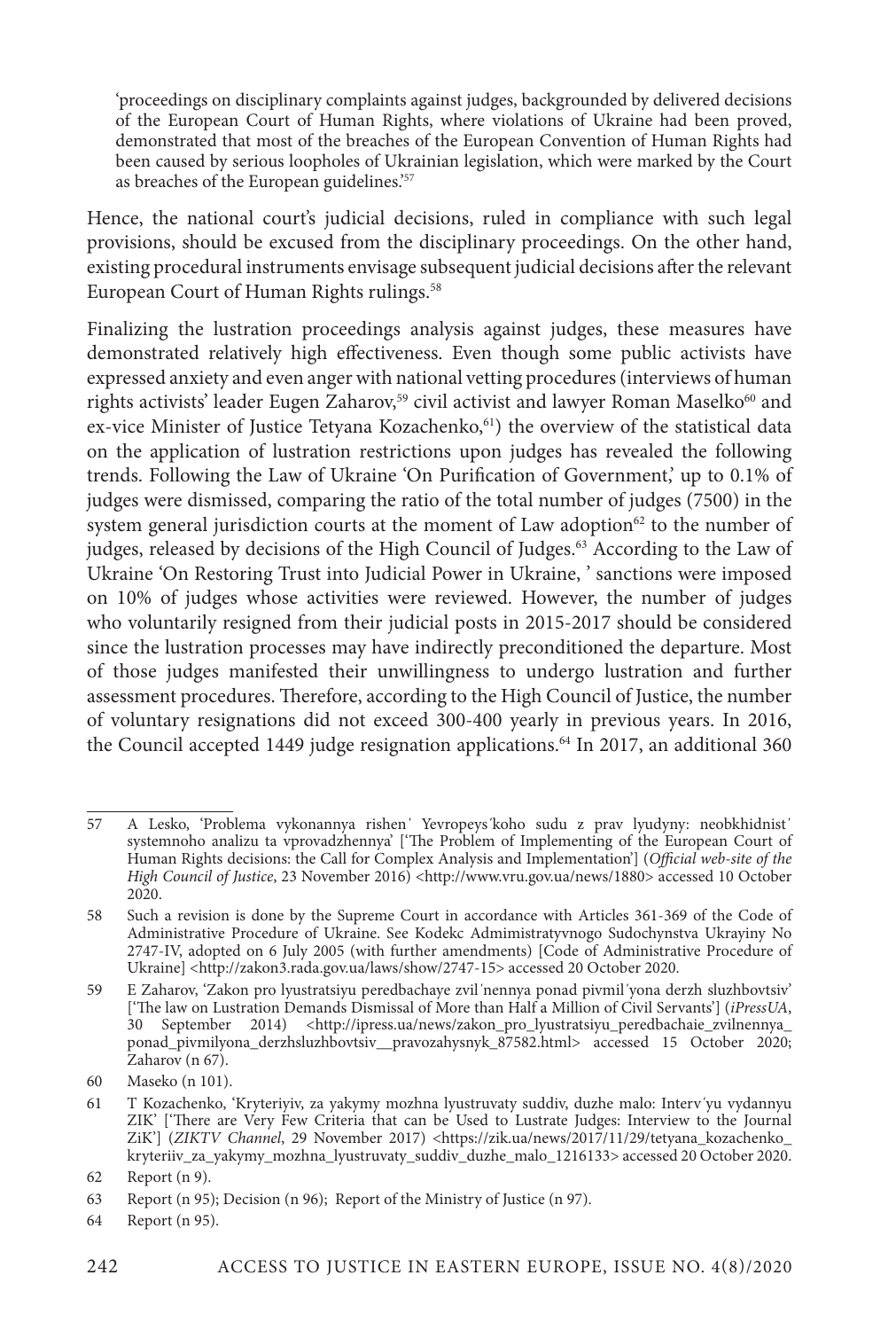judges resigned.<sup>65</sup> Moreover, ordinary disciplinary procedures demonstrated similar effectiveness. According to the High Council of Justice, 96 decisions in disciplinary cases of judges were passed in 2017; in 8953 proceedings initiating judge disciplinary liability, complaints were dismissed in compliance with the Law 'On the High Council of Justice';66 thus, slightly more than 1% of all judicial offense complaints resulted in the actual sanctions upon the judges. Comparably, addressing lustration results in Ukraine's police authorities (former militia bodies) could be a significant disappointment. As the National Police of Ukraine reports, 'a total number of 86 219 police officers were reappointed, accounting for 93% of those who had been going through lustration; overall 5,436 of police officers were fired in the process of the vetting assessment; more than two thousand of dismissed police officers in 2016-2017 won their court suits, in which they had appealed their discharges. They were reimbursed more than 55 million [in Ukrainian Hrivnas] of budget funds for wrongful dismissal.<sup>'67</sup>

Such a failure in militia purification was due to crucial loopholes of relevant legislation, adopted in a rush of 2014 post-revolutionary implications, without considering the necessary guarantees of due process of law Article 6 of the ECHR.<sup>68</sup>

The key aspects of Ukrainian lustration have been summarized in the ECtHR's decision in *Polyakh and others v. Ukraine*, delivered on 17 October 2019. The Court stressed the uniqueness of Ukrainian lustration and found loopholes in the envisaged by Government purification measure power. Notably, it was declared that 'the first three applicants' right to a fair trial had been violated because proceedings on their dismissal had lasted more than four and a half years and were still ongoing. The Court also noted the violation of Article 8 (right to respect for private and family life) of the Convention regarding all five applicants. It was no doubt that in the period when former President Viktor Yanukovych was in power, the Ukrainian civil service and democratic governance had indeed faced considerable challenges, which justified a need for reform. However, the Court found that the Law of Ukraine "On Purification of Government" was of comprehensive application and had led to the dismissal of the applicants for merely having worked in the civil service for more than a year while Mr. Yanukovych was in power or for having been a Communist Party official before 1991. The law, therefore, had no regard to the applicants' roles or whether they had been associated with any of the undemocratic acts that had taken place under the former president.<sup>69</sup>

Consequently, the ECtHR decision was based on a traditional and universally respected theory of legal liability. Any restriction measure put upon an offender should be

<sup>65</sup> Report of the High Council of Justice (n 9).

<sup>66</sup> Report of the High Council of Justice (n 9).

<sup>67</sup> L Hryshko, 'Provalena reforma, abo dorohyy revansh militsioneriv' ['Failure to Reform, or Expensive Revenge of Ex-policemen'] (*Deutsche Welle*, 9 November 2017) <https://www.dw.com/ ukB2/a-41312321> accessed 30 October 2020; Report of the Ministry of Justice (n 97).

<sup>68</sup> Y Lysianskyi, 'Zamestitel' glavy VASU Mikhail Smokovich: "Odnimi vysokimi zarplatami doveriya k sudam ne vernesh'" ['Vice President of the Highest Administrative Court of Ukraine, Mikhail Smokovich: "You Cannot Return Trust to the Courts only with the Means of High Remuneration"'] (*Official web-site of the Highest Administrative Court of Ukraine*, 4 May 2016) <http://www.vasu.gov. ua/123606/> accessed 30 October 2020.

<sup>69</sup> *Polyakh and Others v Ukraine* (App No 58812/15 and 4 others) ECHR 17 October 2019 < https://hudoc. echr.coe.int/eng#{%22itemid%22:[%22001-196607%22]}> accessed 30 October 2020.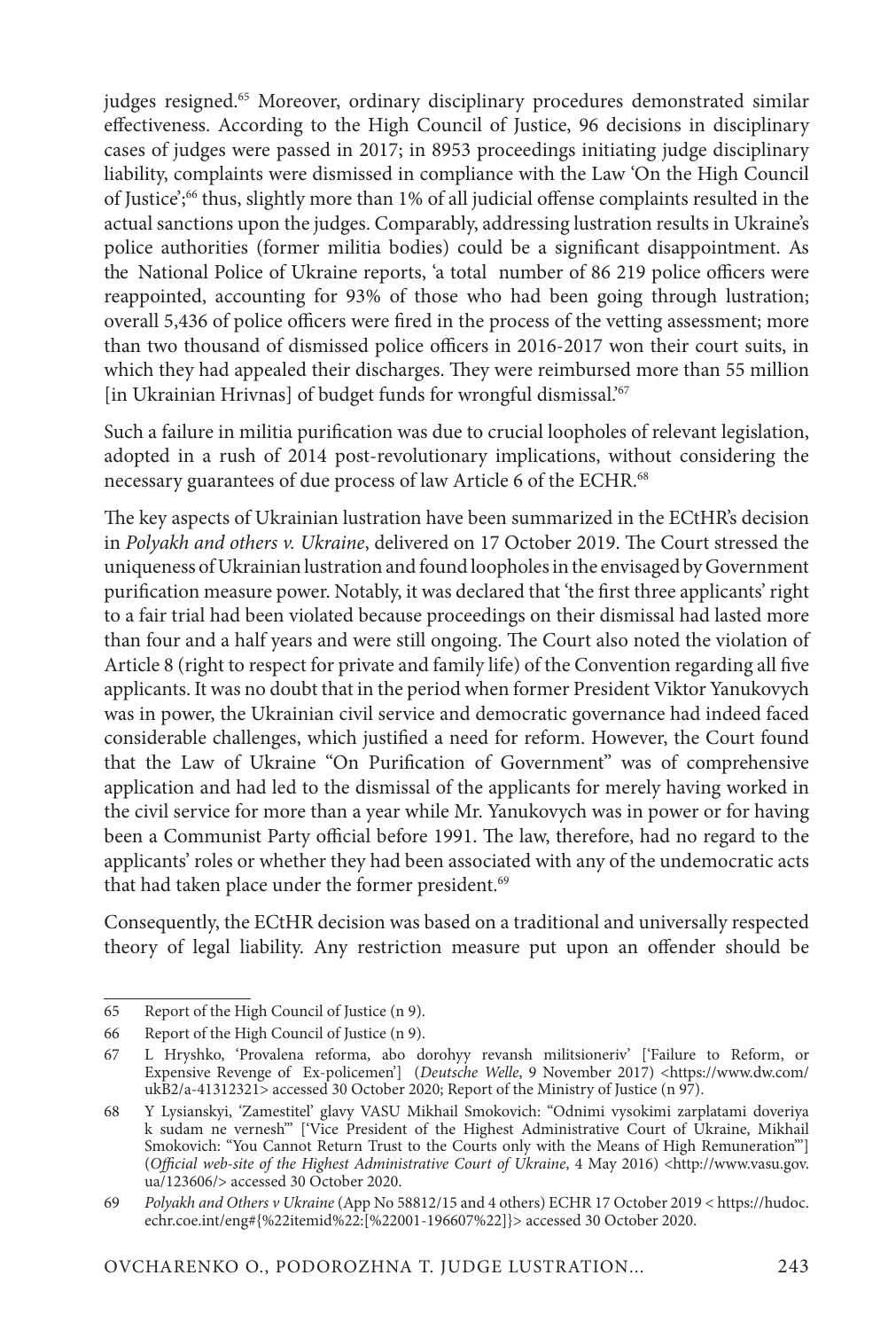envisaged by law, individually assessed, predictable in advance and applied within due process procedures. In other cases, national and international courts could challenge any lustration measure not fitting in those standards.

## **5. CONCLUSIONS**

Based on the research, several Ukrainian judge lustration conclusions have emerged: its background, legal regulation, intercourse, and results. Based on the reflections regarding its nature and understanding, lustration can be conceptualized as the measures regulated by law, aimed at verifying the past of the persons collaborating with non-democratic regimes and imposing special sanctions on these individuals to prevent their participation in state power. Specifically, judicial civil activist detentions, Ukrainian judges delivered during the Euromaidan events (November 2013-February 2014), contributed significantly to human rights activists' dissatisfaction, who were ready to introduce people's vetting of judges. Instead, in 2014 the Parliament of Ukraine adopted two lustration laws: 'On Restoring Trust into Judicial Power in Ukraine' and 'On Purification of Government'. These laws aimed to start an unprecedented judiciary purification campaign to eradicate the heritage of past undemocratic processes. Within this framework, the positive effect of implementing Ukrainian lustration substantially impacted government bodies and their officials' activities. Nevertheless, today the provisions of the Laws of Ukraine 'On Purification of Government' and 'On Restoring Trust into Judicial Power in Ukraine' are far from being appropriate. Furthermore, new legislation provisions in this domain are necessary since lustration should be legal, fair and objective to be applied within the appropriate mechanisms.

Lustration is being disputed internationally and domestically. Regarding the ECtHR concept of 'a democracy capable of defending itself<sup>770</sup>, a unique, national approach has been worked out in Ukraine. The Venice Commission identified domestic distinctiveness of the Ukrainian lustration: 'The Law "On Purification of Government" differs from lustration laws adopted in other countries of Central and Eastern Europe in that it is broader in scope. It pursues two different aims. The first is protecting society from individuals who, due to their past behavior, could pose a threat to the newly established democratic regime. The second is to cleanse the public administration from individuals who have engaged in large-scale corruption. The term lustration in its traditional meaning, only covers the first process.'71

Although government purification embodies a political phenomenon, it requires a competent legal framework and an appropriate executive mechanism. Otherwise, lustration might well become 'witch-hunting,' directly contradicting the rule of law desirable for young democracies. That is the reason why lustration measures should be analyzed from several perspectives— value protection essential for democratic society

<sup>70</sup> Ždanoka v Latvia (App No 58278/00) ECHR 16 March 2006 <http://associationline.org/guidebook/ action/read/chapter/4/section/jurisprudence/decision/102> accessed 28 October 2020.

<sup>71</sup> Venice Commission, Final Opinion № 788/2014 'On the Law on Government Cleansing (Lustration Law) of Ukraine as Would Result from the Amendments, Submitted to the Verkhovna Rada on 21 April 2015' (19-20 June 2015, para. 107) <http://www.venice.coe.int/webforms/documents/?pdf=CDL-AD(2015)012-e> accessed 22 October 2020.